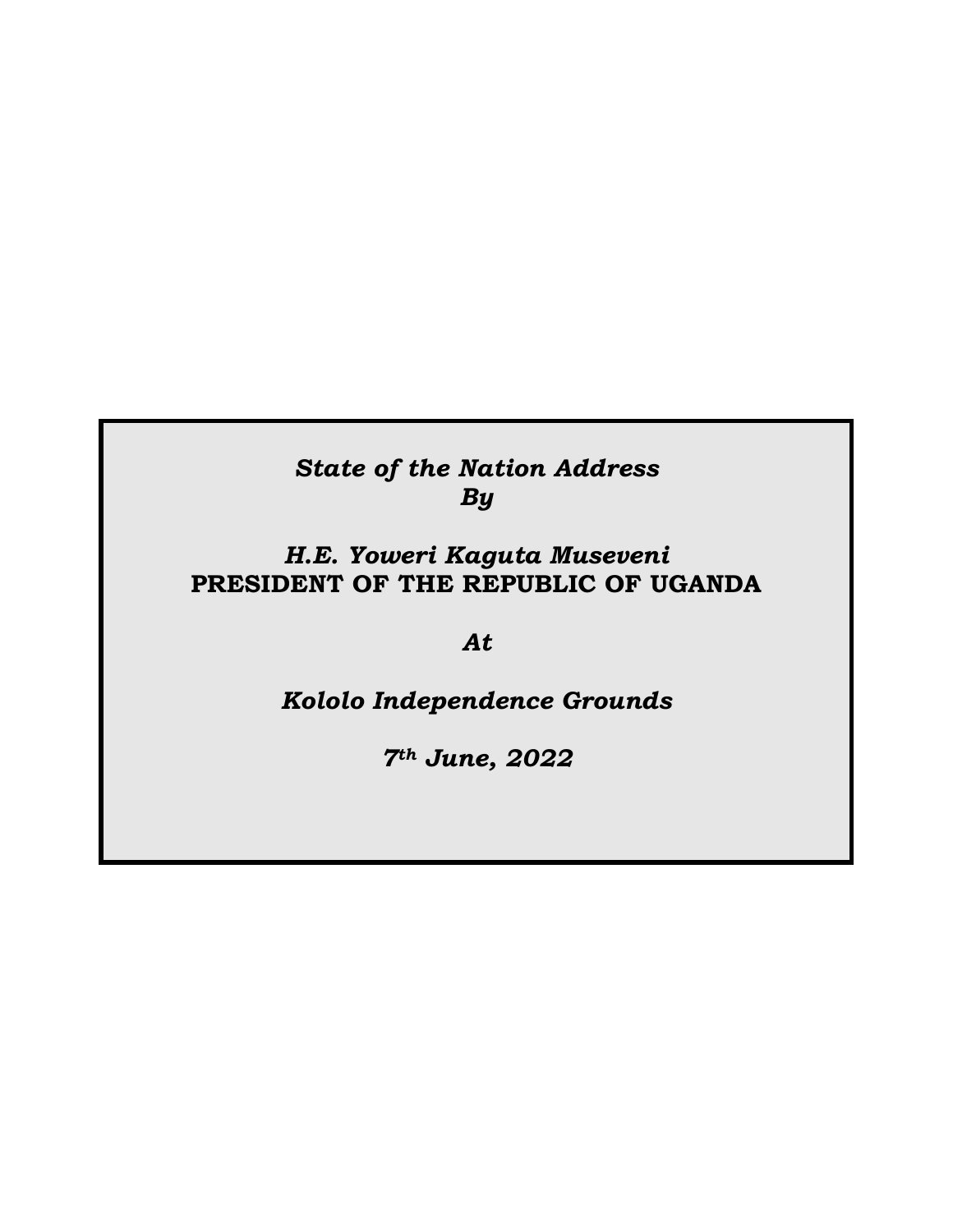Your Excellency the Vice President,

Right Honourable Speaker,

His Lordship the Chief Justice

Rt. Hon. Deputy Speaker,

Rt. Hon. Prime Minister,

Rt. Hon. Secretary-General of the NRM,

Hon. Members of Parliament,

Members of the Diplomatic Corp,

Ladies and Gentlemen.

In fulfillment of the Constitutional requirement under Article 101 (1) of the Constitution of the Republic of Uganda, I am here to deliver the State of the Nation Address, 2022.

Greetings, to all the Ugandans. On an occasion like this, I am reminded of the parable in the Book of Matthew, Chapter 7 and Verses  $24-27$ . This is the parable of two men – a foolish one and a wise one. The foolish man built his house on sandy ground and when a storm came, the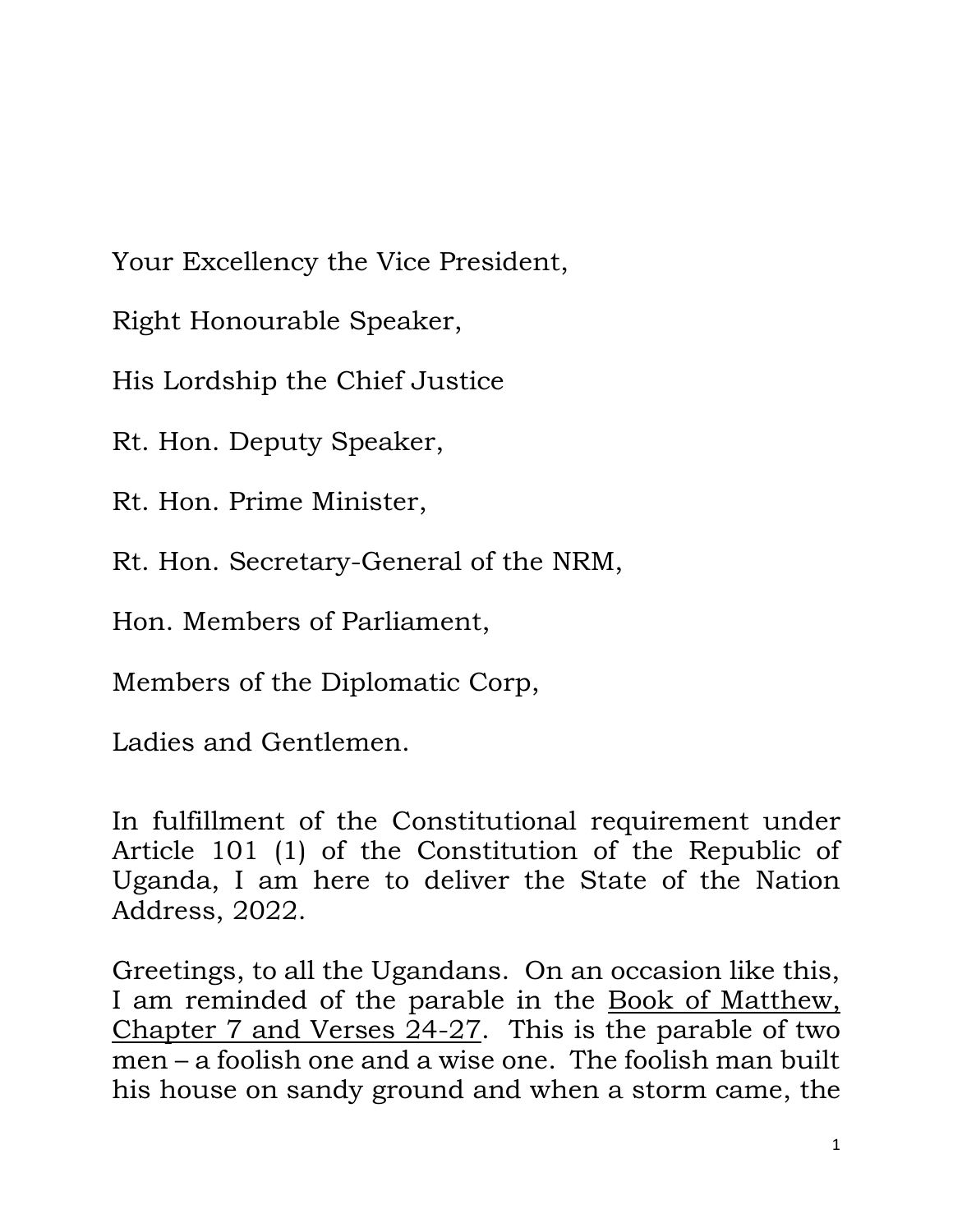house collapsed. The wise man built his house on hard ground and even when the storm came, the house withstood the force. The exact quotation goes as follows:

*<sup>24</sup> "Therefore everyone who hears these words of mine and puts them into practice is like a wise man who built his house on the rock. <sup>25</sup> The rain came down, the streams rose, and the winds blew and beat against that house; yet it did not fall, because it had its foundation on the rock. <sup>26</sup> But everyone who hears these words of mine and does not put them into practice is like a foolish man who built his house on sand. <sup>27</sup> The rain came down, the streams rose, and the winds blew and beat against that house, and it fell with a great crash."*

Similarly, when the NRM was fighting and when we took power in 1986, we put out the 10 points programme that was later summarized into the four principles of the NRM. Point No. 5 of the NRM 10 points programme, set out to build "an independent, self-sustaining national economy", by creating backward and forward linkages in our economy. Later on, we summarized the 10 points into the four NRM principles of: patriotism, Pan-Africanism, social-economic transformation and democracy. Some myopic people, thought that this was sandy ground where the NRM had constructed the house of Uganda. However, the onslaughts to which Uganda has been subjected in the last 2 or 3 years, have proven that the Uganda house the NRM has constructed in the last 60 years, including the preparatory years before 1986, has been built on hard ground, indeed.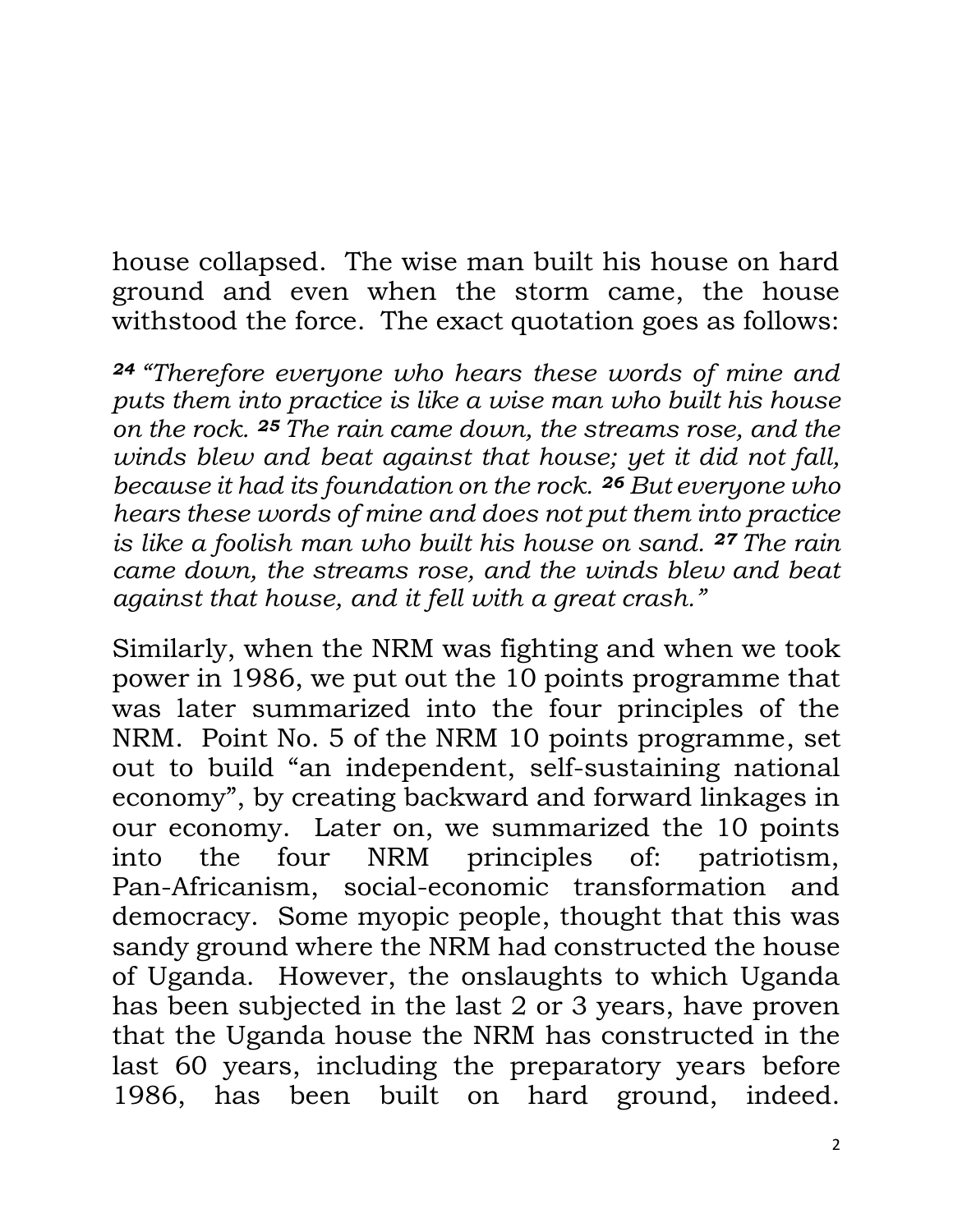Remember, the locusts, the rising waters of the Lakes, the floating islands, the landslides, the terrorist bombs, the covid-19 and now the rising commodity prices artificially caused by the Ukrainian war. In spite of all these, the Ugandan economy, by the budget time in the next few days, will be standing at US\$ 45.7billion by the exchange rate method and at USD 131.6 billion by the PPP method. This means that the GDP per capita is now \$1046. You remember, the entrance points for the lower middle-income status, is USD 1036. We have now passed that figure. Congratulations. However, to be declared a middle-income country, you need to sustain this for two to three consecutive years. I am confident, we shall over perform, in achieving that. Remember that our economy expanded in spite of the lockdowns caused by covid-19 and in spite of the ever increasing population; you can see that the size of the economy, when compared to the population that is always growing fast, has continued to grow and we have arrived at the boundary point as far as the middle income status is concerned. Before the global destabilization by the corona-19 and the Ukrainian crises, Uganda was a country of surpluses that were crying out for markets in the form of sugar, maize, milk, chicken, eggs, bananas, cement, *mitayimbwa (*steel bars), soap, beers etc., etc. This global crisis actually presents Uganda with plenty of opportunities. I saw on the news, that Malaysia had banned the export of chicken and that India had banned the export of sugar. President Biden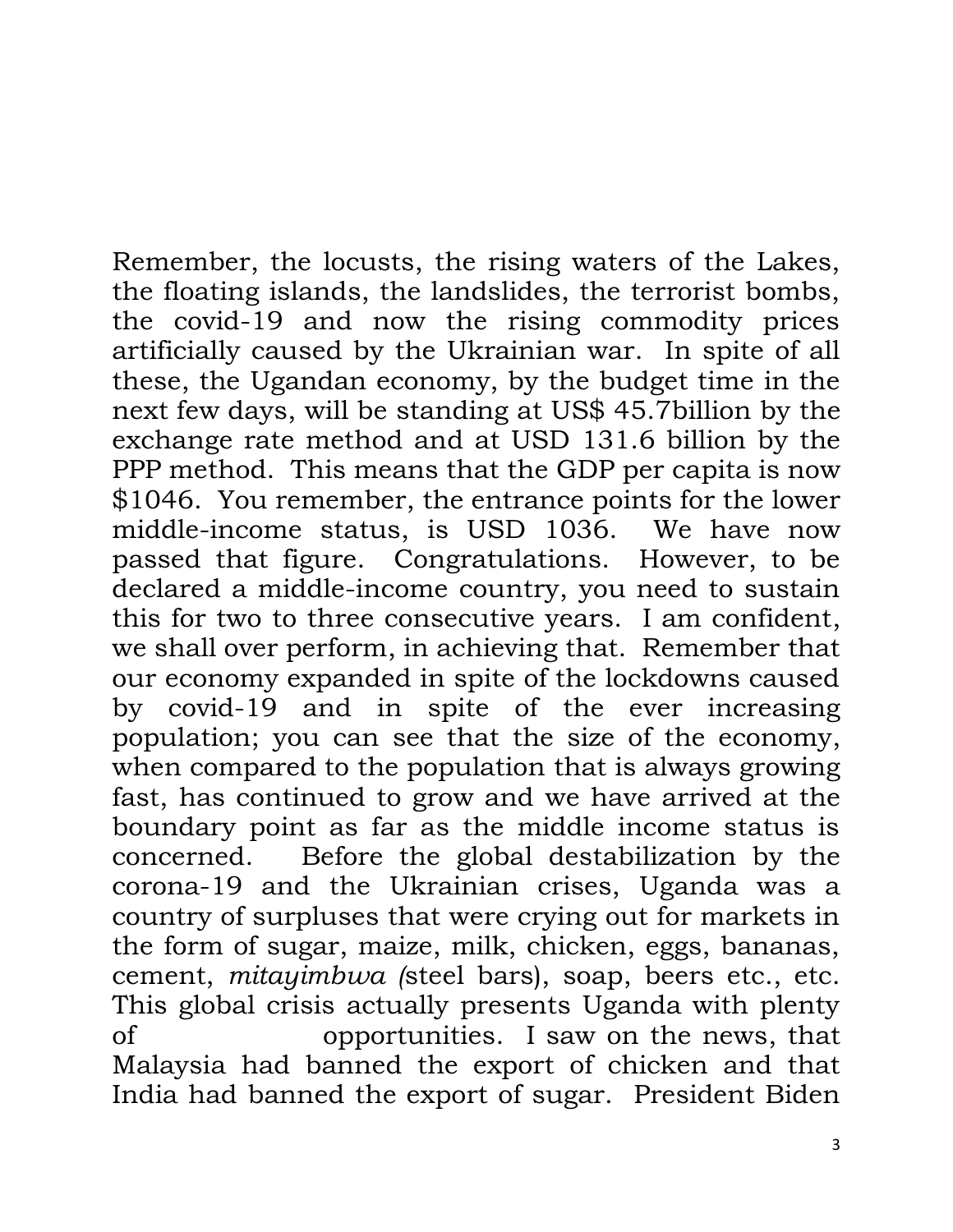was crying for baby formula, etc. Many of these products are the ones that have been in surplus in Uganda. We just need to deal with a few quality and bio-hazard issues. The issue of aflatoxins, will be dealt with by proper harvest and drying methods as well as the method of embracing biotechnology.The door to our Dairy exports will be opened when we, the cattle owners, vaccinate our cattle twice a year. If the government does not have the money to pay for the vaccines, we the farmers can do it. With 1000 cattle, I would need Ushs15M (*fifteen million shillings only)* for FMD. Given the lucrative export markets that will become available, like the one of Algeria of USD 1.124 billion, this cost on the farmers, will make sense. The other crucial vaccine, will be the one of CBPP. With 1000 cattle, we need Ush 850,000 (*eight hundred fifty thousand shillings only)* in a year.

All this capacity that has enabled the house of the wiseman to withstand the force of the storm, is long before the implementation of our Parish Development Model, whose end result is to tap the production capacity of all the 7 million houses in Agriculture, relying on the 7 high-value commodities of: coffee, fruits, dairy products, poultry, pigs, fish-farming and food growing for those of 4 acres and less. The ones with land that is more than 4 acres, can, in addition, grow sugar-cane, cotton, maize, tobacco, tea, cassava, bananas, ranching, etc., because the country needs these products for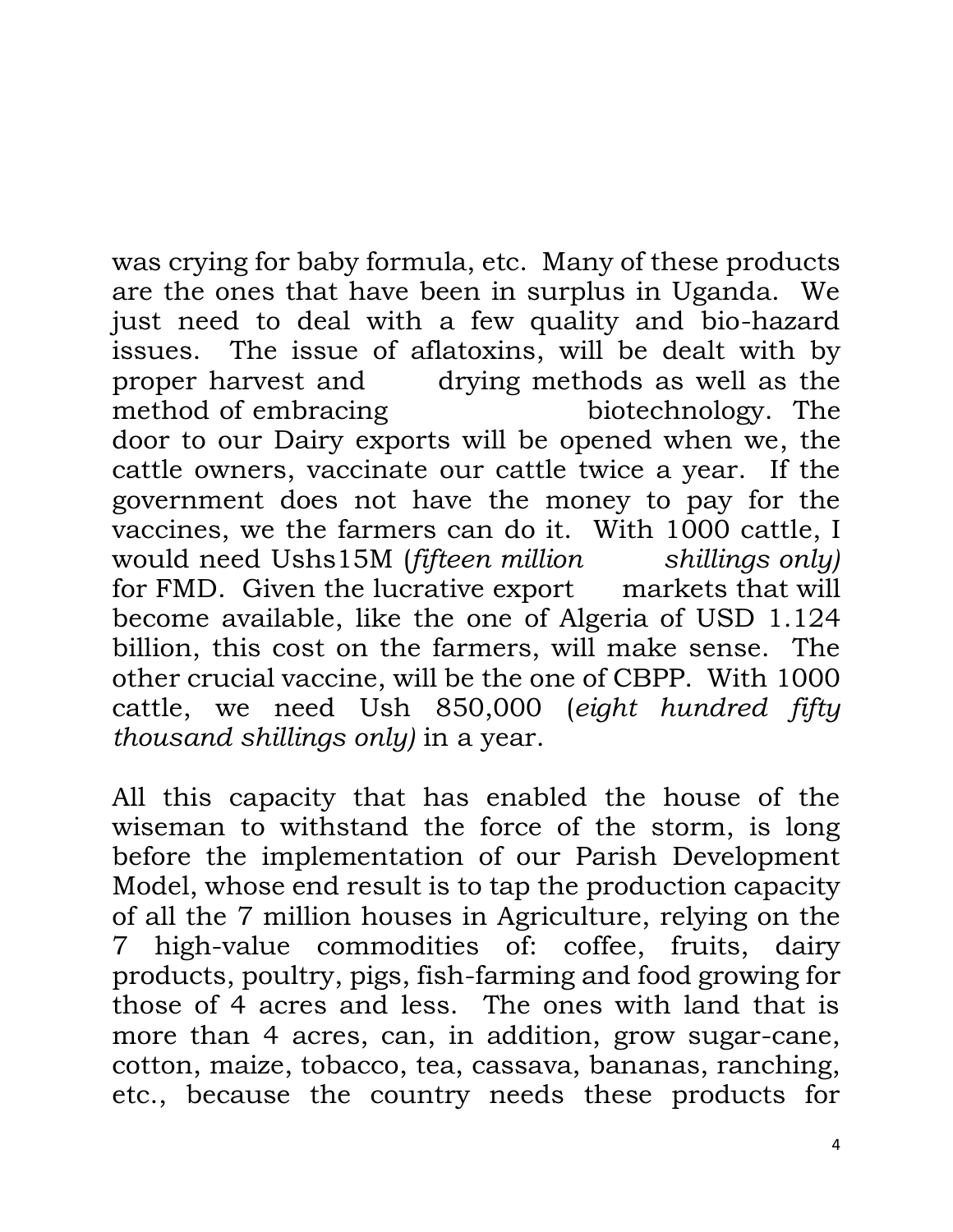industry, food or as inputs into the intensive agriculture mentioned earlier – the agriculture of the seven high value activities. The agriculture of the commodities in the latter category, we describe as extensive Agriculture – where you get less money per acre per annum, but because of doing what you are engaged in on a large scale, you get good money. The activities of intensive agriculture, such as poultry, piggery, fish-farming, dairy farming of the zero-grazing type, need animal feeds, fish-meals, etc., that are from maize and other products of the extensive agriculture type.

Moreover, the wise man's house is currently full of surpluses, without too much use of irrigation or the use of fertilizers. In the coming financial years, we are going to intensify the modest efforts we have already started on, in connection with irrigation. With irrigation, we have worked with the private sector to produce solarpowered water pumps that the rich farmers can buy and engage in mini-irrigation, farm by farm. Once the solar powered irrigation pumps are on the market, the Government will buy them for some of the co-operatives or farming villages, where one pump can be shared by a number of small farmers. We shall continue also developing the mega-irrigation schemes of the Mobuku type. Currently, 150 solar-powered water pumps have been imported. By the end of next year, 687 solarpowered water pumps will have been imported. Meanwhile, our private sector is building a factory for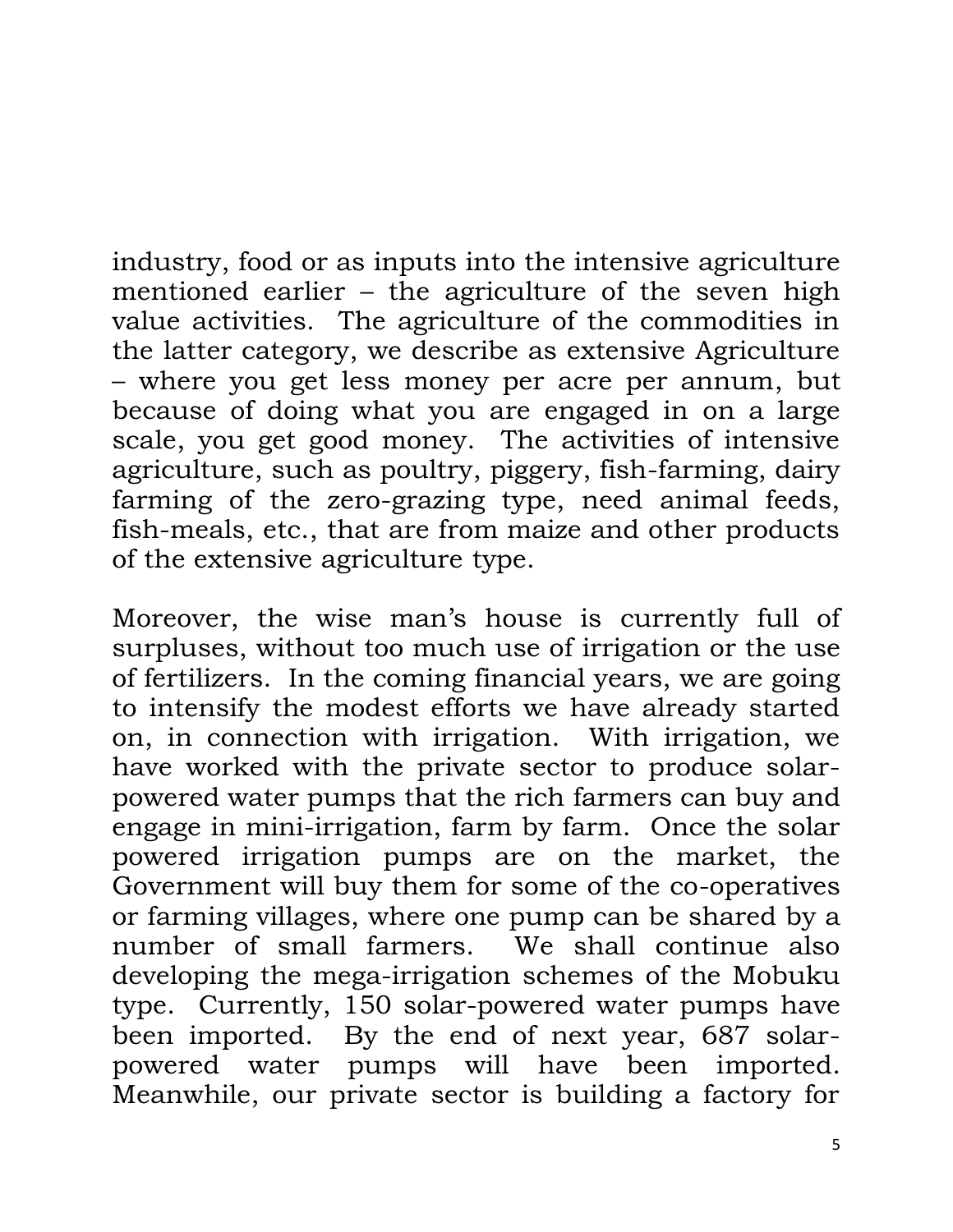producing solar-powered water pumps and panels. The factory will be ready by the end of the year and it will produce 160,000 pumps per year. At the same time, we are continuing to repair and expand the old irrigation schemes and also build new ones. As of now, the following irrigation schemes are ready: Wadelai (Pakwach); Mubuku (Kasese); Ngenge (Kween); Doho (Butaleja); Rwengaaju (Kabarole); Agoro (Kitgum); Olweny (Lira); and Tochi (Oyam). Acomoi in Bukedea and Ataari in the district of Bulambuli and Lopei in the district of Moroto are being worked on. We intend to use the waters of the Kagyera River to support irrigation in Isingiro, the water of Lake Kyoga to support irrigation in Nakasongola district, the water of the Nile to support irrigation in Pakwach, Nebbi, Madi-Okolo and Obongi districts. The areas of Busoga, Teso, Bukedi and Lango, have got a lot of wetlands, that are now being misused for rice growing or under-used, that will be used as reservoirs for irrigation projects. Irrigation, mega and micro, is in order to enhance and also stabilize agricultural production by immunizing from the negative effects of erratic rainfall. On the side of fertilizers, the Usukuru hills project, has stagnated. We are, however, looking for a solution to that problem. There are a number of offers. Tororo will give us phosphorous, the associated gas that is found with our petroleum in Lake Albert, will give us the nitrogen and Lake Katwe will give us potassium.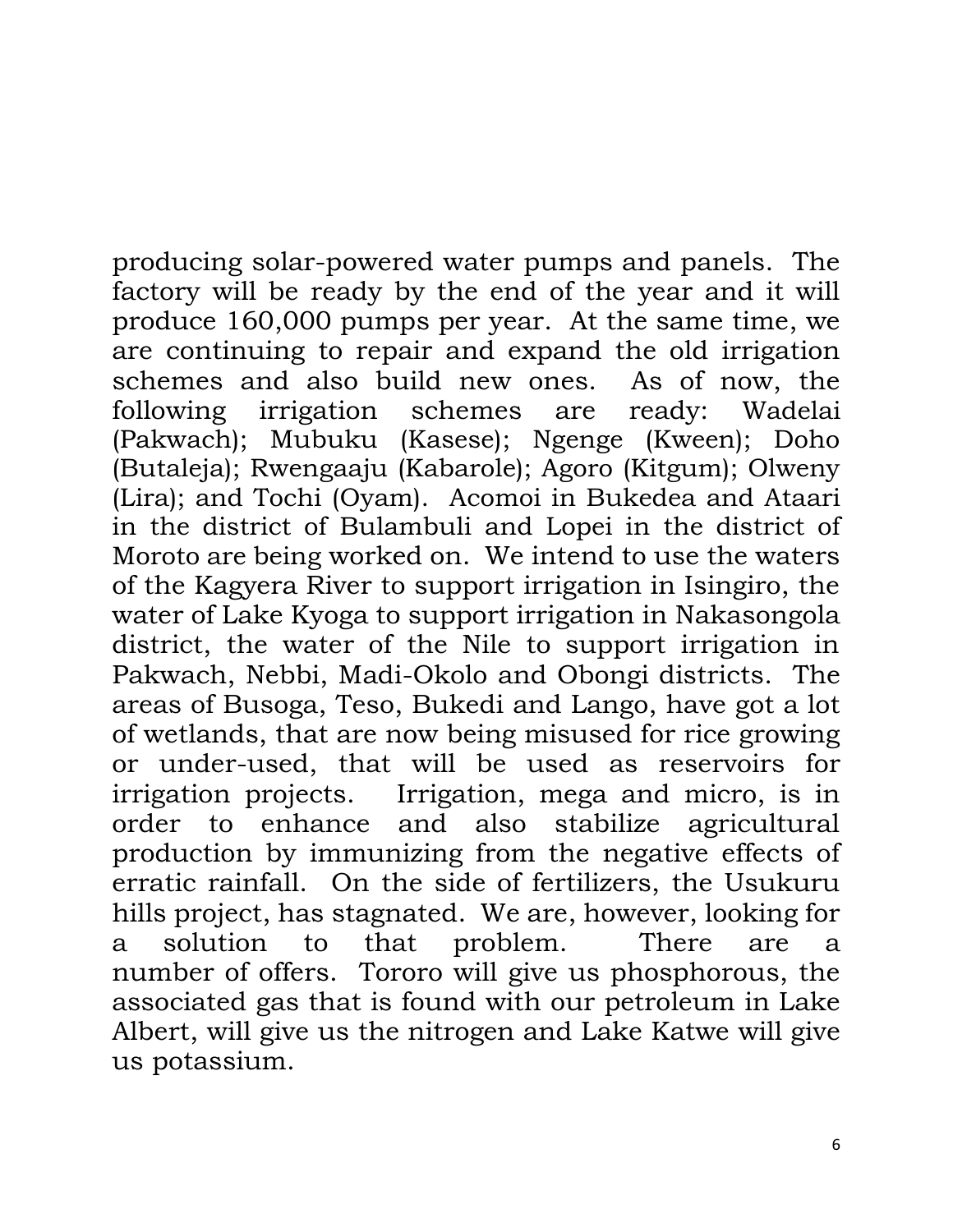With these efforts, you can visualize the magnitude of the agricultural production in Uganda. It will be massive. I can give one example. In the villages, production of bananas per hectare is 5.3 tonnes. However, Dr. Muranga, at Nyaruziinga, with Government support, produces 53 metric tonnes per hectare. This is where our industrial linkage with agriculture comes in. Our strategy is that anything agricultural that is not consumed fresh, should be processed industrially so that it is preserved to be able to reach distant markets and also to add value to the raw-materials. We have done this for milk, for cotton, for some fruits (e.g. Soroti), for sugar cane (tea-sugar, ethanol and industrial sugar), for some plantation products, for some bananas (wines, flour, sanitizers), for some of the maize (flour, animal feed, later ethanol, industrial alcohol), etc. This now brings me to the massive theft that has been going on with coffee. Right from 1986, I started the struggle to add value to our coffee because our cadres who were deployed there told me of the value differentials between our coffee sold as beans and what it would get when processed as soluble coffee, or any other type of final coffee, to be consumed. At that time, the kg of beans of coffee would give us USD1, while the same coffee processed would give USD14. Many times in meetings, I would point out that those who say they are donors, are actually donees, because, in every kg, Uganda was giving USD13 dollars to the outside World and also donating jobs. Whose children roast the green beans and grind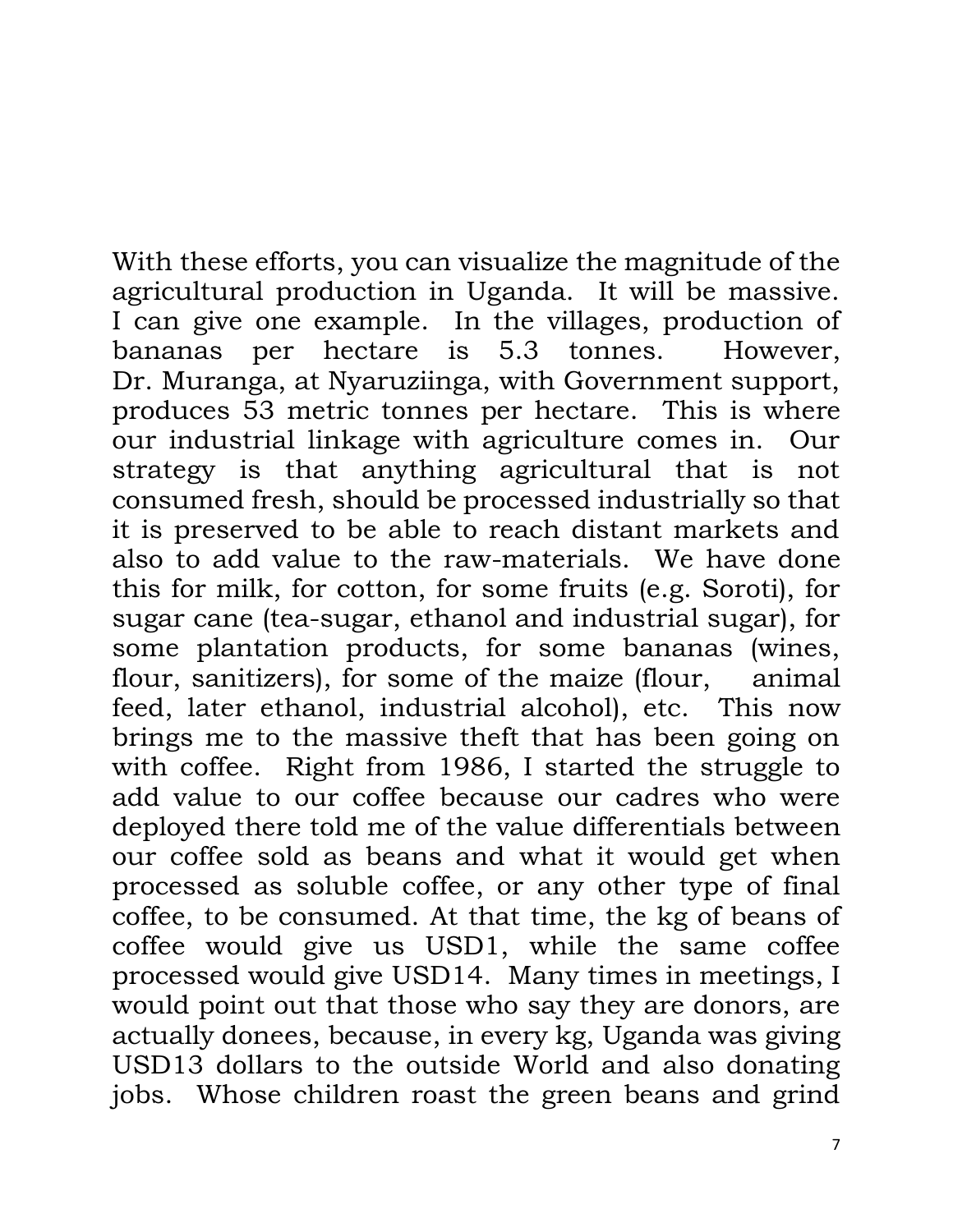them to powder in Europe? Are they our children? Whose electricity is used? I have checked the latest figure. There is a type of robusta coffee that is known as Screen 18. Sold as green coffee, after removing the skin, apparently, our people are being paid USD 3.34 per kg. When a kg is roasted in London and ground, it shrinks to 700grams and packed into packets of 300grams each. Each packet is sold at USD12, which means that 700grammes may fetch about USD30. Therefore, for what Uganda gets USD 3.34, the smart people of UK, get USD30. Each coffee bean that is sold in supermarkets abroad, takes away our phosphorous, our nitrogen, our potassium and other nutrients for 10% of the value at which the final consumer buys the product. 90% of the value of that product from our soils and 100% of the accompanying jobs that go with the roasting, grinding and packaging of the product at that stage, are all donated to the outsiders. The total value of coffee in the World is US\$460 billion. However, of this figure, the coffee growing countries only take USD 25 billion. The African coffee growing countries only USD 2.4 billion (0.5%) Exporters of unprocessed raw-materials, where it is economic to add value, are exploiters. When we dehust, roast, grind and pack here, Uganda will get more dollars and we shall also pay higher prices to our farmers. The farmers are now cheated because the biggest beneficiaries from our coffee are the external roaster, grinders and packers of coffee. The story about blending etc. is nonsense. That blending etc.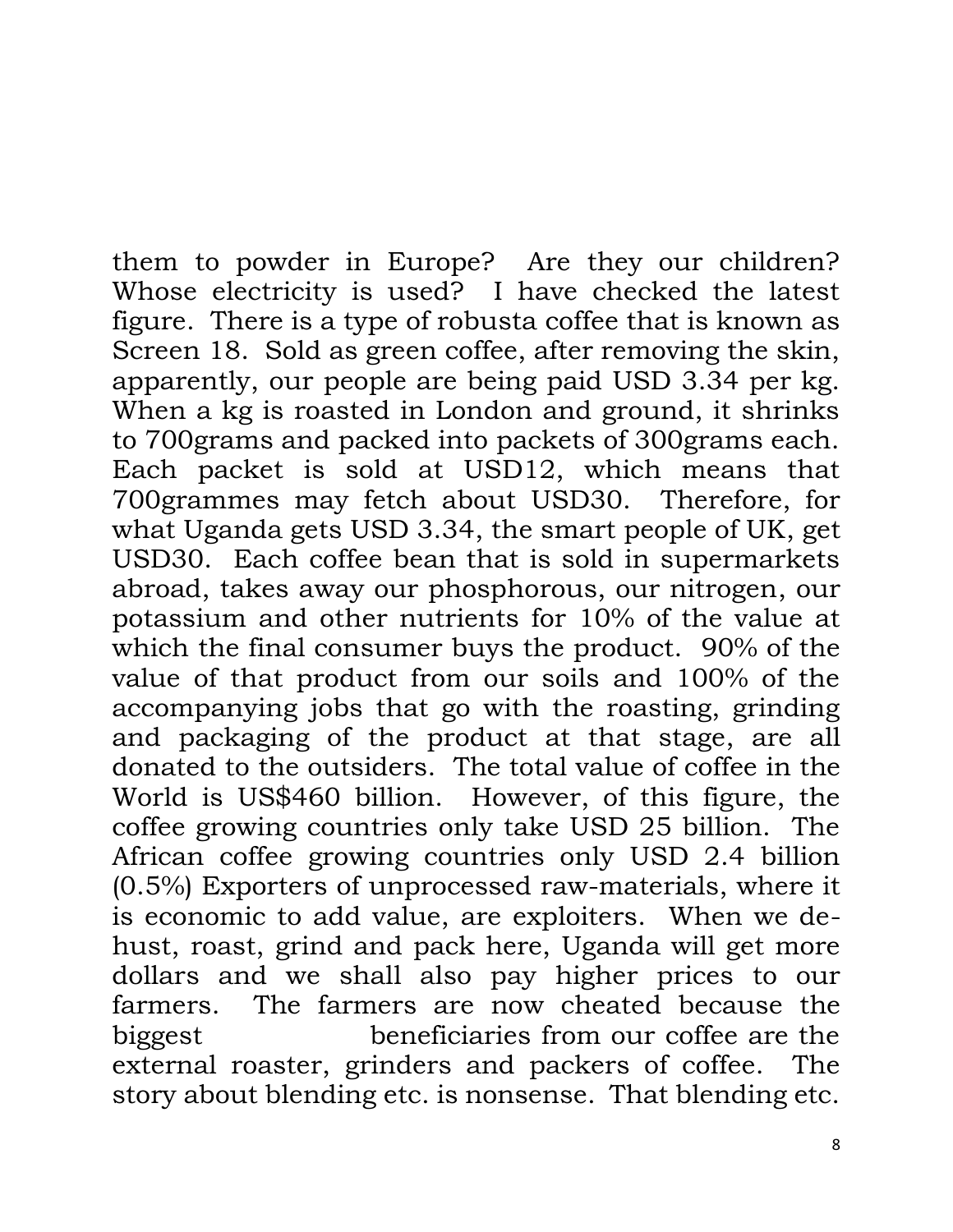is nonsense. That blending can be done here. We have both Robusta and Arabica. In any case, I hear that our good robusta is used to blend inferior coffees from other areas, but in Europe. It is this centuries-old haemorrhage that the Hon. Abed Bwanika was so passionately supporting here some weeks ago. It is this haemorrhage that the NRM opposed from the beginning in the point 5 of the NRM's 10 points programme already referred to. We oppose this haemorrhage in all the rawmaterials: milk, cotton, skins and hides, timber, iron ore (*obutare),* copper (*ekikomo),* gold, tin, lithium, wolfram, petroleum, etc. It is this haemorrhage that is responsible for the stagnation of Africa. The total GDP of Africa is USD 2.7 trillion, smaller than or equal to individual economies of Japan USD 5.06 trillion, that of India is USD2.66 trillion, UK USD 2.67 trillion, France USD 2.63 trillion, Germany is USD 3.85trillion, small South Korea is USD 1.63 trillion, USA USD 20.89 trillion and China USD 14.72trillion. Yet Africa is 12 times the size of India, with a population of 1,406,013,839 billion, that is 4 times that of the USA. The continued export of rawmaterials by Africa is the new form of slavery. Export of value in exchange for no value (mirrors, combs for our ignorant chiefs in exchange for slaves) or for little value like now **–** 10% value of the final product. The export of raw-materials and slaves for the last 600 years is the cause of this stunting (*okuningama*).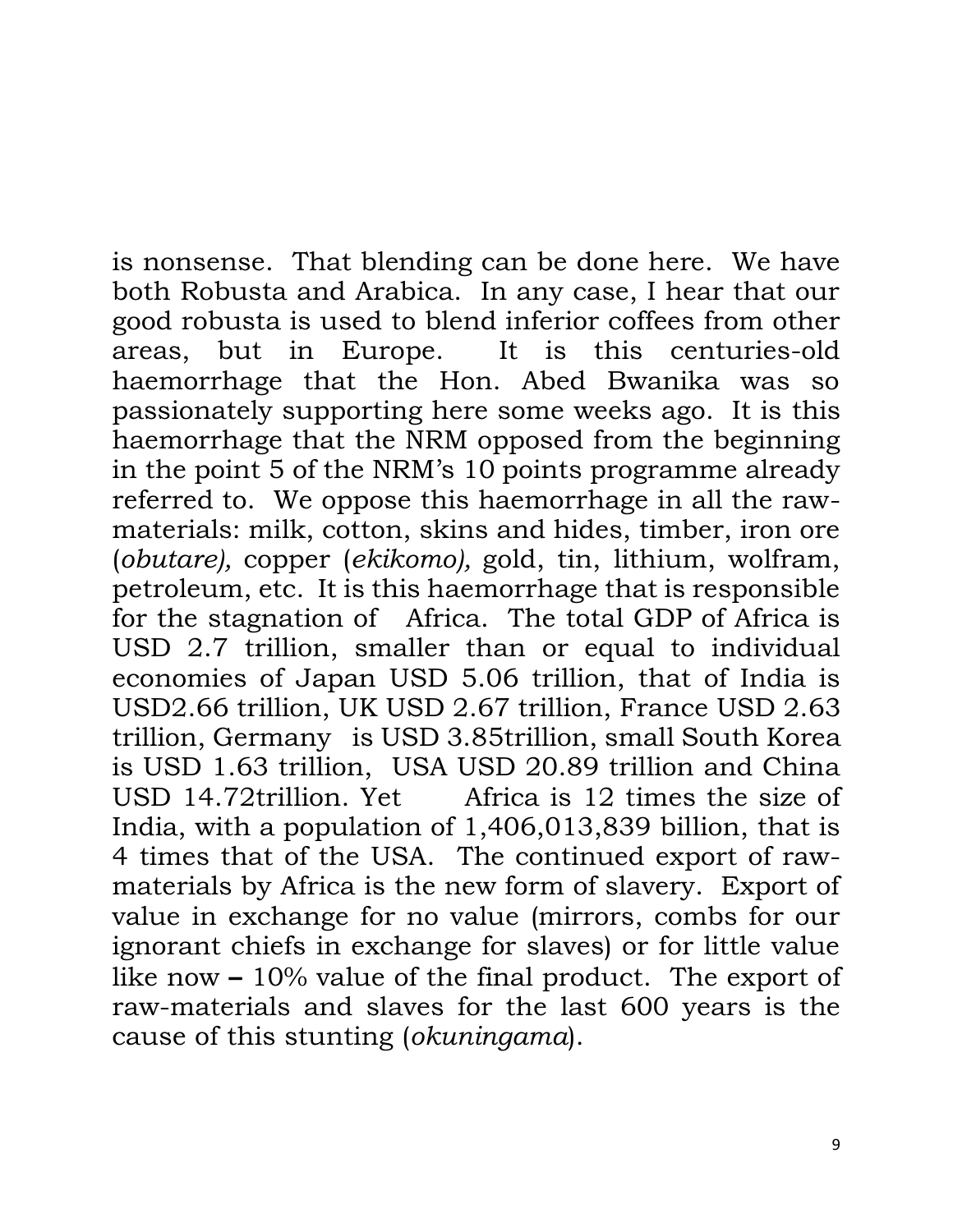Ever since 1986, I have been trying to get value adders to all our raw-materials. Sometimes I succeeded like with milk (Sameer, Brookside, Pearl, Kagate, etc.), Cotton (Nytil, Fine Spinners), wood (plywood in Katuugo), Palm Oil (Bidco, etc.), sugar (many companies), Petroleum (Refinery), Bananas (Dr. Muranga, Kyamuhangyire etc.), Skins and Hides (Nakyobe), Gold (six refineries), etc. With coffee, I tried so many groups – Nescafe, Nestle, Tata, Bancafe (Banya), Star Coffee (Tz-Bukoba), to no avail. When I met Madame Pinetti, she had no idea about coffee. I, however, could see that she had a wide network of contacts. I asked her to look into coffee. After sometime, she came back with a positive report that it was doable. Therefore, those attacking that project, are supporters of *okukenenula, (ekyejwiiso)* of Africa **–** perpetual bleeding*.* If they were not, they would have responded to our call of 1986 and after, to come forward and add value to coffee and seek government assistance. Instead of attacking the saviour (*oyo anataasa),* if you are genuine, join the liberation effort. It is criminal for anybody to continue arguing for the continued export of raw-materials in Africa when there is 90% more value in that product that you are giving to outsiders.

Apart from the huge expansion of the agricultural sector and the concomitant expansion of the agro-industrial sector, there are industries that we are promoting based on our minerals: oil and gas (refinery, petro-chemicals, fertilizers); iron-ore (steel **–** Kabaale); copper (the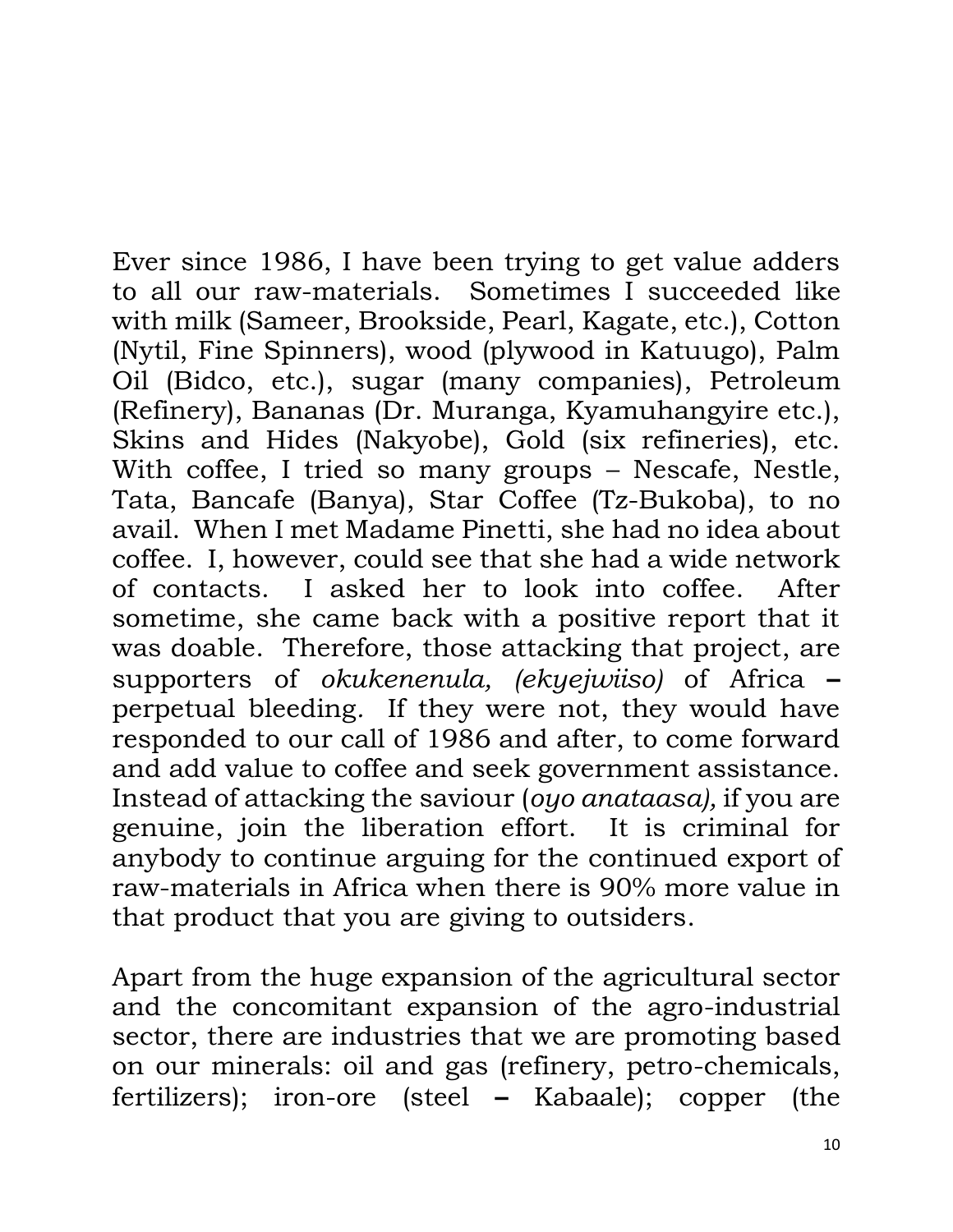electrical industries **–** cables, transformers, electrical appliances); lithium (electrical car batteries); niobium (ingots, bars, billets, rods); tin (tin plates, buckets, cooking utensils); coltan (laptops, medical equipment, smartphones); wolfram(electric filaments, ammunition); etc., etc.

The work in the services sector is familiar to Honourable members in the form of tourism, transport (Airline, the railway, etc.), entertainment, etc.

With the masses, apart from the PDM, there is a programme of *Emyooga* – the 18 of them as listed here:

- 1. Boda Boda SACCO;
- 2. Women Entrepreneurs' SACCO;
- 3. Carpenters' SACCO;
- 4. Salon Operators' SACCO;
- 5. Taxi Operators' SACCO;
- 6. Restaurateurs SACCO;
- 7. Welders' SACCO;
- 8. Market Vendors' SACCO;
- 9. Youth Leaders' SACCO;
- 10. PWDs' SACCO;
- 11. Produce Dealers' SACCO;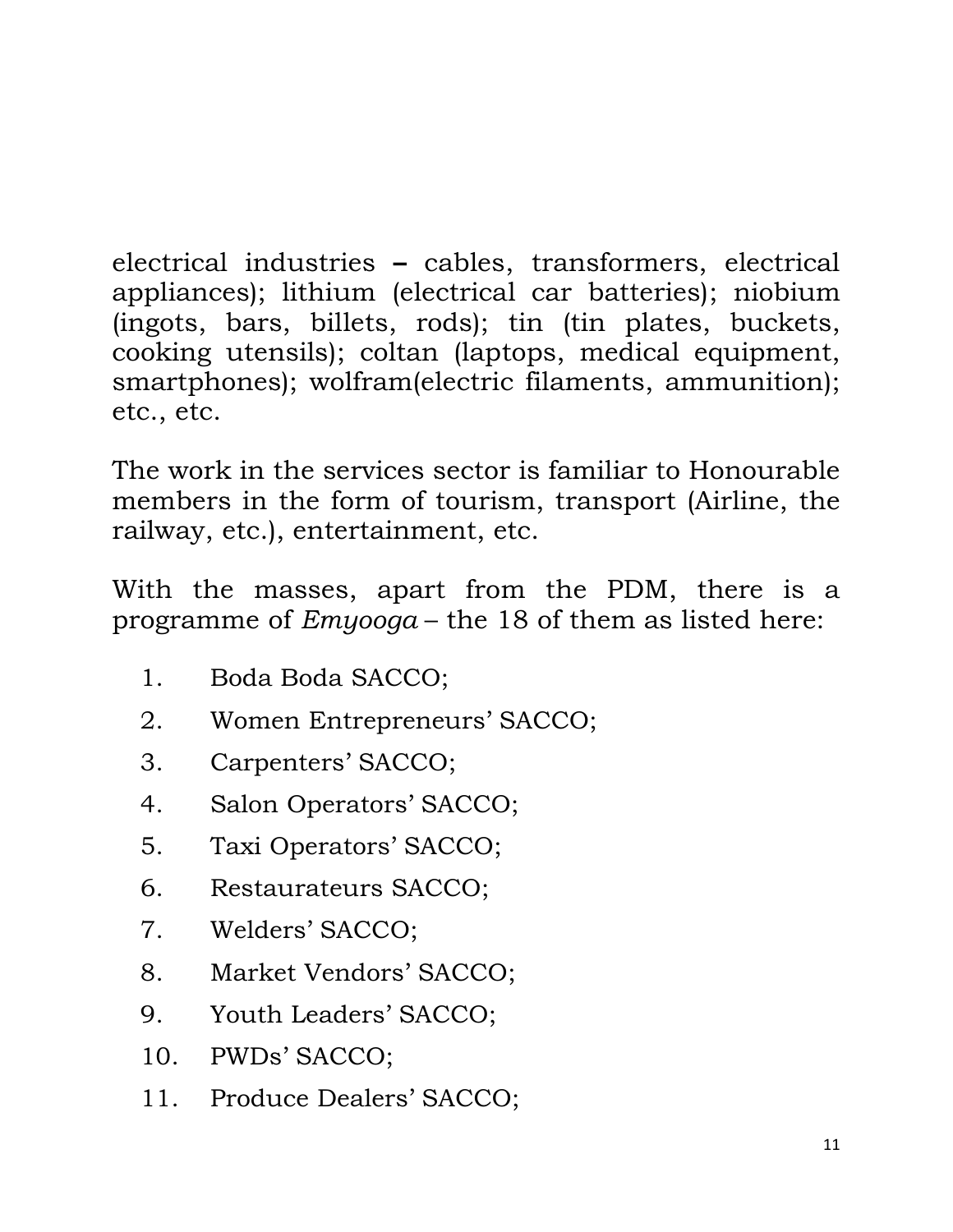- 12. Mechanics' SACCO;
- 13. Tailors' SACCO;
- 14. Local Elected Leaders SACCO;
- 15. Veterans SACCO;
- 16. Journalists SACCO;
- 17. Performing Artists SACCO;
- 18. Fishermen's SACCO.

The contact point for this effort is at the constituency. As you can see, the spectrum covers most of the modest artisanal skills that produce products for ordinary use.

The four sectors – commercial agriculture – big or small, intensive or extensive; industries **–** big or small, including SMEs and artisanship; services (transport, tourism, hotels, entertainment, professional services e.g. doctors, etc.); and ICT; if aggressively pushed, will cause massive social-economic transformation. I estimate that commercial agriculture alone, can create 50million jobs if you assume five million households engaged in small scale agriculture of the Rwengaaju type and each household employing 10 people. This would be a transitional situation because the developed economies, have small numbers of employees in agriculture and more numbers in services and industry, while under-developed economies, have many numbers unemployed or in "disguised unemployment" presented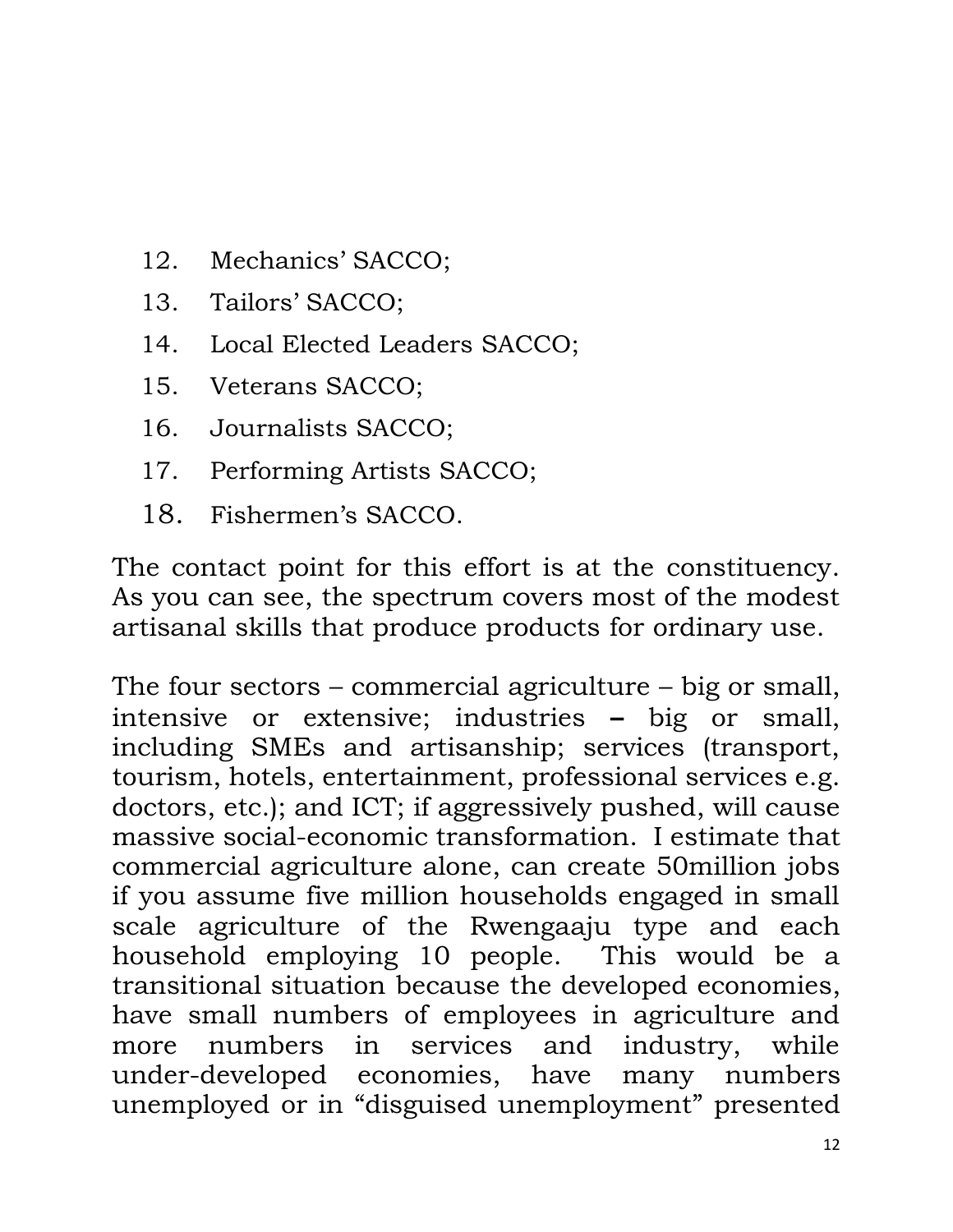as "agriculture" and only few numbers employed in the four sectors: commercial agriculture, industries, services and ICT.

Apart from universal commercial agriculture; industries based on agro-processing, forest products, etc.; services; and ICT; there are industries that are based on the intellect of the human brain. The industries of electric and conventional automobiles (buses, mini-buses, trucks, motorbikes, etc.), the pathogenic economy (vaccines, pharmaceuticals, for humans and livestock), space science, energy (including nuclear energy) etc., have each, at least, a nucleus already laid down, as I speak today.

The Book of Galatians, Chapter 6, Verse 7, in the Bible, tells us that whatever a man sows, that is what he reaps (*Buri muuntu weena ekyabiba, nikyo agyesha).* How has the NRM brought Uganda to the door-step (*ekisasi*) of the middle income status from such a low base and in spite of so many challenges? The following are the reasons:

1. The correct ideology of the NRM rejecting the sectarian ideas of the past actors, insisting on Patriotism, Pan-Africanism, Social-economic transformation and democracy; this removed *oburyaane (*disharmony and tension) from the community and the country; that is why Uganda has no refugees living outside Uganda – even when we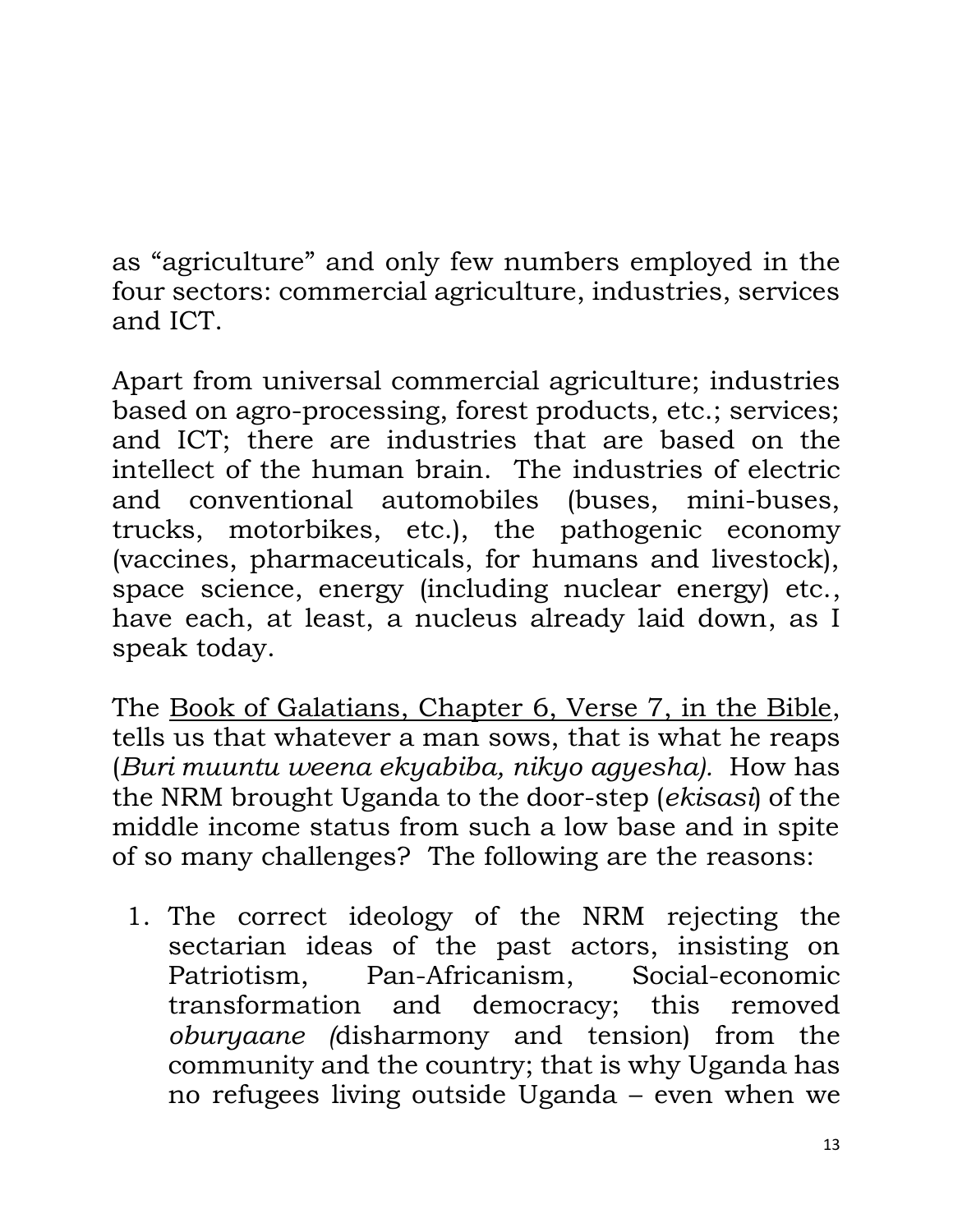had Kony and ADF terrorism, we had internally displaced persons, within the country, they never run outside Uganda.

- 2. A strong Army that has ensured peace within Uganda, all the challenges notwithstanding.
- 3. A strong private sector, encouraged by the correct, pro-private sector policies of the NRM; most of the surpluses referred to above, have been generated by the Private Sector – farmers, manufacturers etc.
- 4. The correct Pan-Africanist ideology of the NRM that saw the revival of the East African Community, the creation of COMESA and the Abuja Treaty of 1991, that, eventually, saw the birth of the CFTA (the Continental Free Trade Area). Today, Uganda exports goods and services (2020/2021) worth: USD 1.27143 billion to EAC, USD 1.67271 to COMESA and USD 2.03397 billion to CFTA. Algeria has a market of USD1.124 billion for dairy products that only awaits us to solve the problem of FMD (*ejwa)*  and *CBPP (kihaha)*. Ethiopia has a dairy products market of USD 30.473M that only awaits a reliable road from the Kaabong-Kotido area, to Southern Ethiopia.
- 5. The correct NRM policy of emphasizing science in Education and prioritizing the better payment of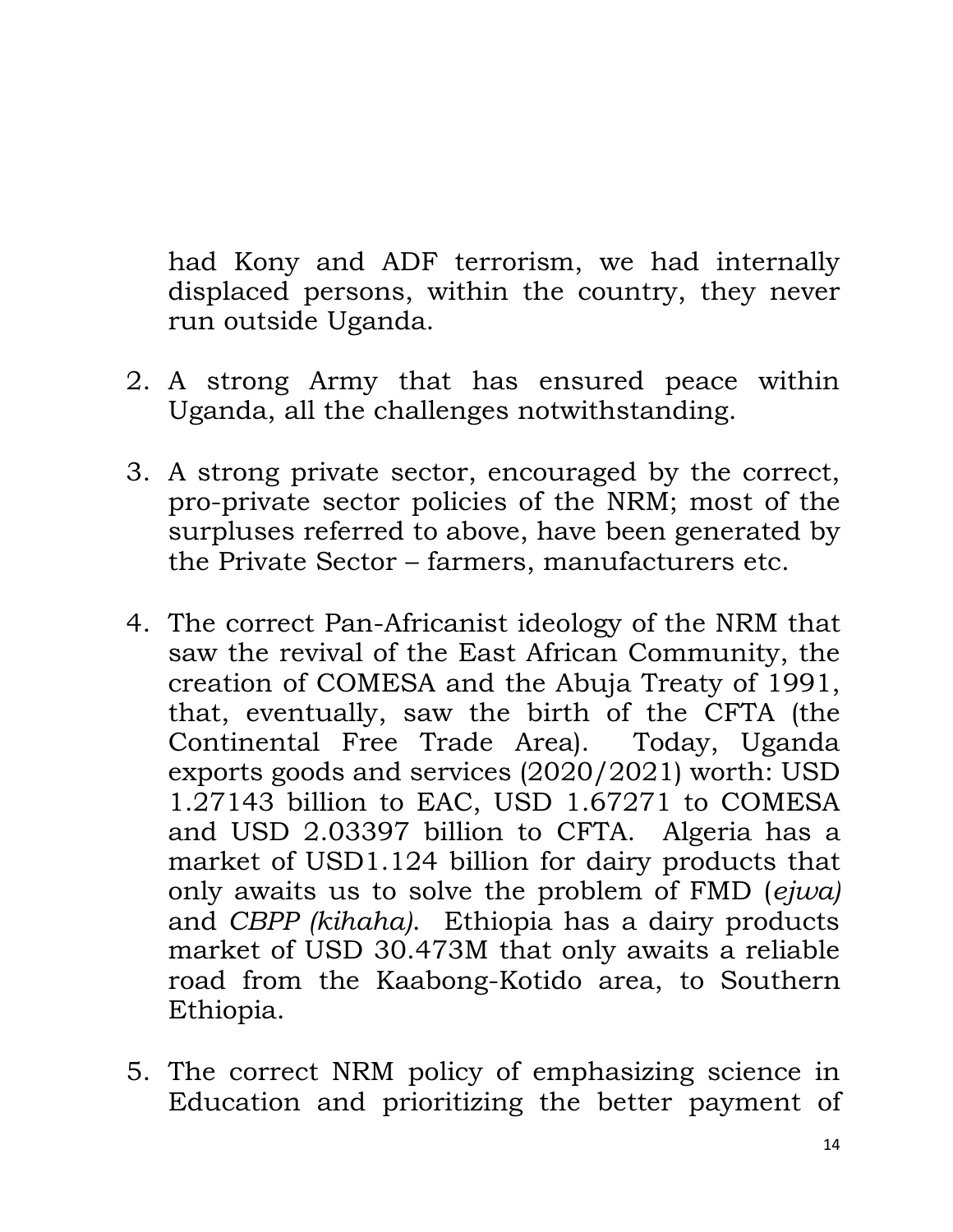Government scientists if we do not yet have enough money to pay everybody. Africa was colonized and enslaved and People were exterminated, dominated or marginalized, not because they lacked story-tellers, comedians, musicians, witchdoctors and priests, Kings and Queens, soldiers, farmers, etc.; but because they lagged behind in Science and technology. Inability to see this, is a threat to our survival as free people, if not survival at all. Our lagging behind in the technology of gun-powder and guns, for instance, was one of the greatest handicaps. The Private Sector needs scientists, in addition to the managerial cadreship. The state economic and social infrastructure needs scientists **–** researchers; engineers, for electricity, engineers for water, etc.; doctors; vets; etc.

6. The correct strategy of the NRM developing the infrastructure **–** the roads, the railway, the electricity, the piped water, the telephones, the internet etc. The crucial roles of infrastructure are to enable (e.g. electricity) and connect (e.g. roads, railways, telephones) the producers of goods and services and their consumers and do so cheaply **–** so that the product is not overpriced and, therefore, competitive in the market.

We could have achieved much more if it was not for either the confused people or the enemies of Africa, many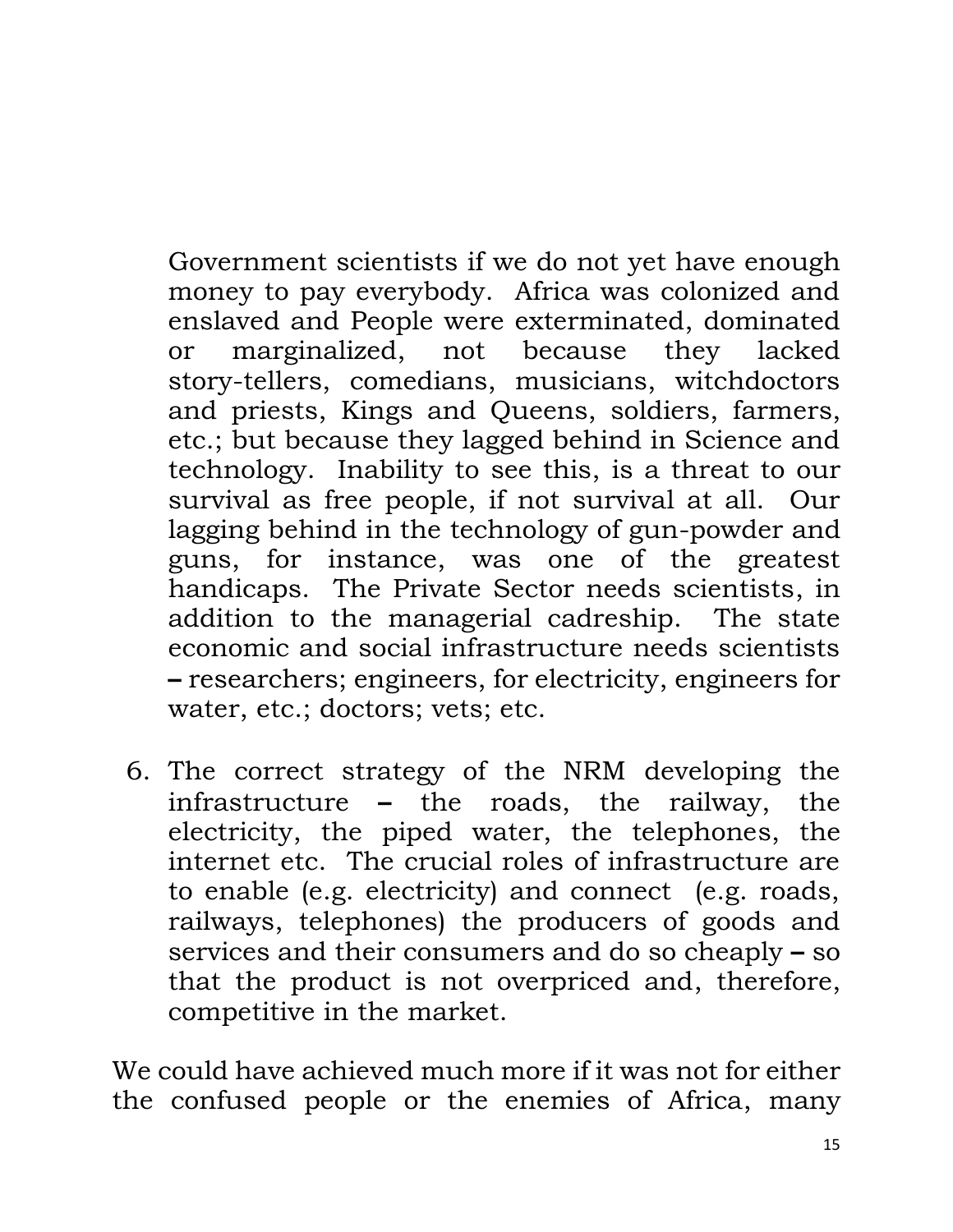times, obstructing us. I, for instance, remember the sabotage of Uganda tempo of development by the 6th Parliament of 1999, on the 8th, in the month of November, the year 1999, when they blocked the agreement I had negotiated with AES to produce power at 4.9 American cents and Mr. Chat Chai of Malee Sampran Public Company of Thailand was chased by Parliament, whom I had mobilized with the late Mzee Mulwana to help us with milk processing. Dr. Muranga's banana project, has been maliciously obstructed many times. Recently, we witnessed the mishandling of the coffee value addition effort. Uganda has made these gigantic steps, such obstructions notwithstanding.

When it comes to the recent high commodity prices, caused, initially, by the re-launch of the world economy after the two years of lockdown and, additionally, by the war in Ukraine, our decision, after careful analysis, is to avoid the traps of tax cuts and subsidies. Instead, we are doing two things. One, is to engage the global actors that have caused these artificial shortages. I have contacted some of the actors. I am glad H.E. Biden is going to Saudi Arabia, to meet the Crown Prince to get OPEC to pump more petroleum out of the ground. That would definitely help. Also, the Chairperson of the AU, H.E. Mack Sall, met H.E. Putin in Sochi, Russia to ask him to assist in getting the wheat of Ukraine out of the Ports of Odessa and he has also talked to the Europeans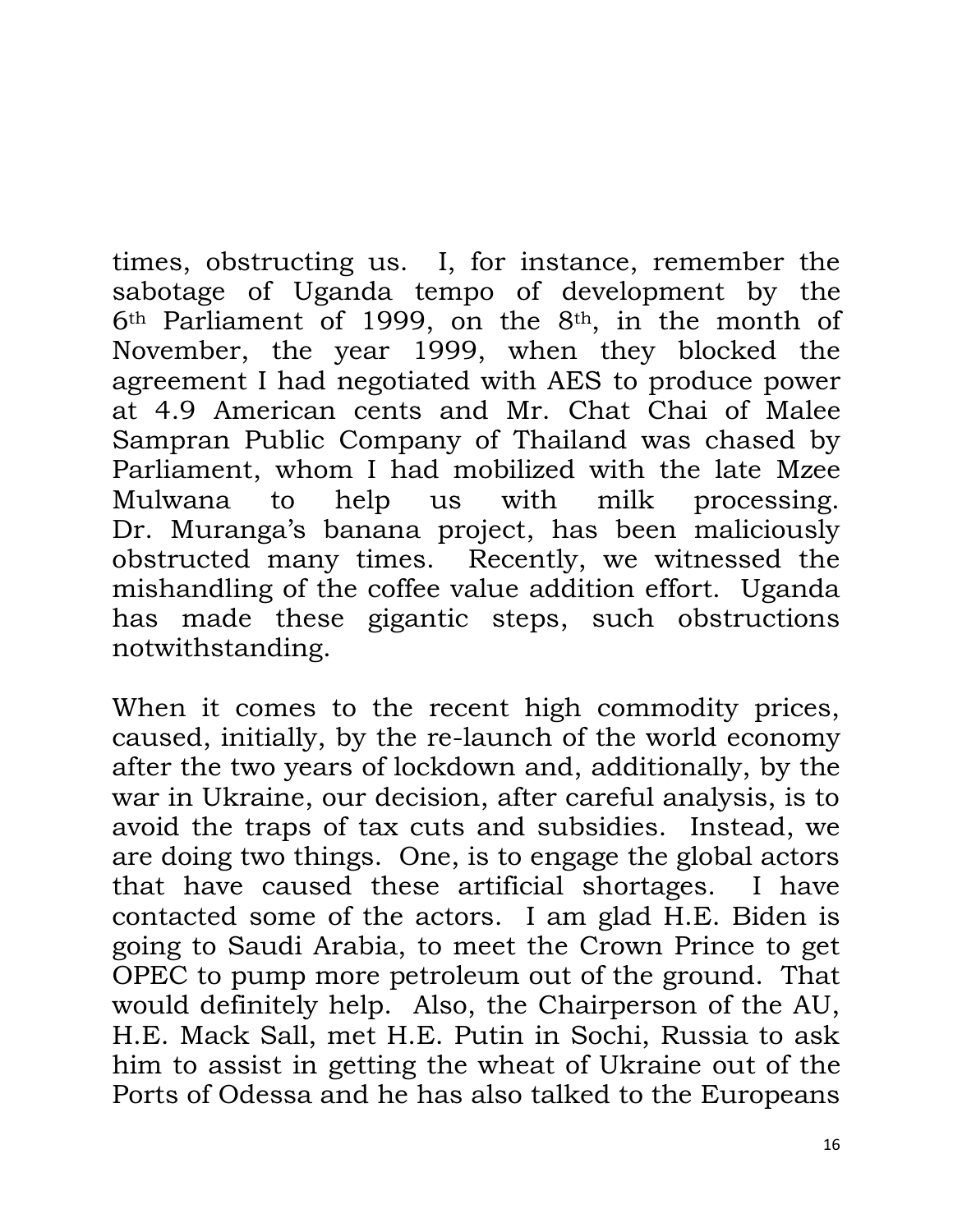to stop sanctioning wheat from Russia and fertilizers because Africa needs them. This is one of the correct ways. The other one, is to get our own substitutes **–** cassava and banana flour for bread and our own sunflower, soya beans oil as we wait for our more quantities of Palm Oil from Sango Bay, Mayuge, Buvuma, Maruzi, Bundibugyo, etc. Cutting taxes or subsidies, especially on imports, is suicidal because our people may buy carelessly and we end up draining our forex reserves. Moreover, cutting taxes or subsidizing, means taking away money from planned projects and putting it in consumption – fuel, bread, etc. That means, we stop, for instance, the following roads: Kigumba - Bulima – Kabwoya - Kyenjojo - 235km, Rukungiri-Kihihi-Ishasha/Kanungu (78.5 km), Masindi -Para (through the Murchison Park)(159km), Hoima-Butiaba-Wanseko (111km), Buhimba-Nalweyo-Bulamagi & Bulamagi-Igayaza-Kakumiro (93km), Masindi-Biiso, Hohwa-Nyairongo-Kyarusheesha-Butoole, Kabaale-Kiziranfumbi Roads(97km), Kapchorwa-Suam (73 Km), Atiak – Laropi (66km), Busega - Mpigi Expressway (23.7Km), Muyembe – Nakapiripirit (92km), Najjanakumbi – Busabala Road (11km),Kira-Matugga road and improvement of 5 No. junctions (21km), Rwenkunyu - Apac - Lira –Puranga (191Km), Moroto-Lokitanyala Road (42km), Rehabilitation of Mityana-Mubende Road (86Km), Alwii – Nebbi (33Km); or the following secondary schools: Noble Mayombo Seed Secondary School in Kabarole; Awara Seed Secondary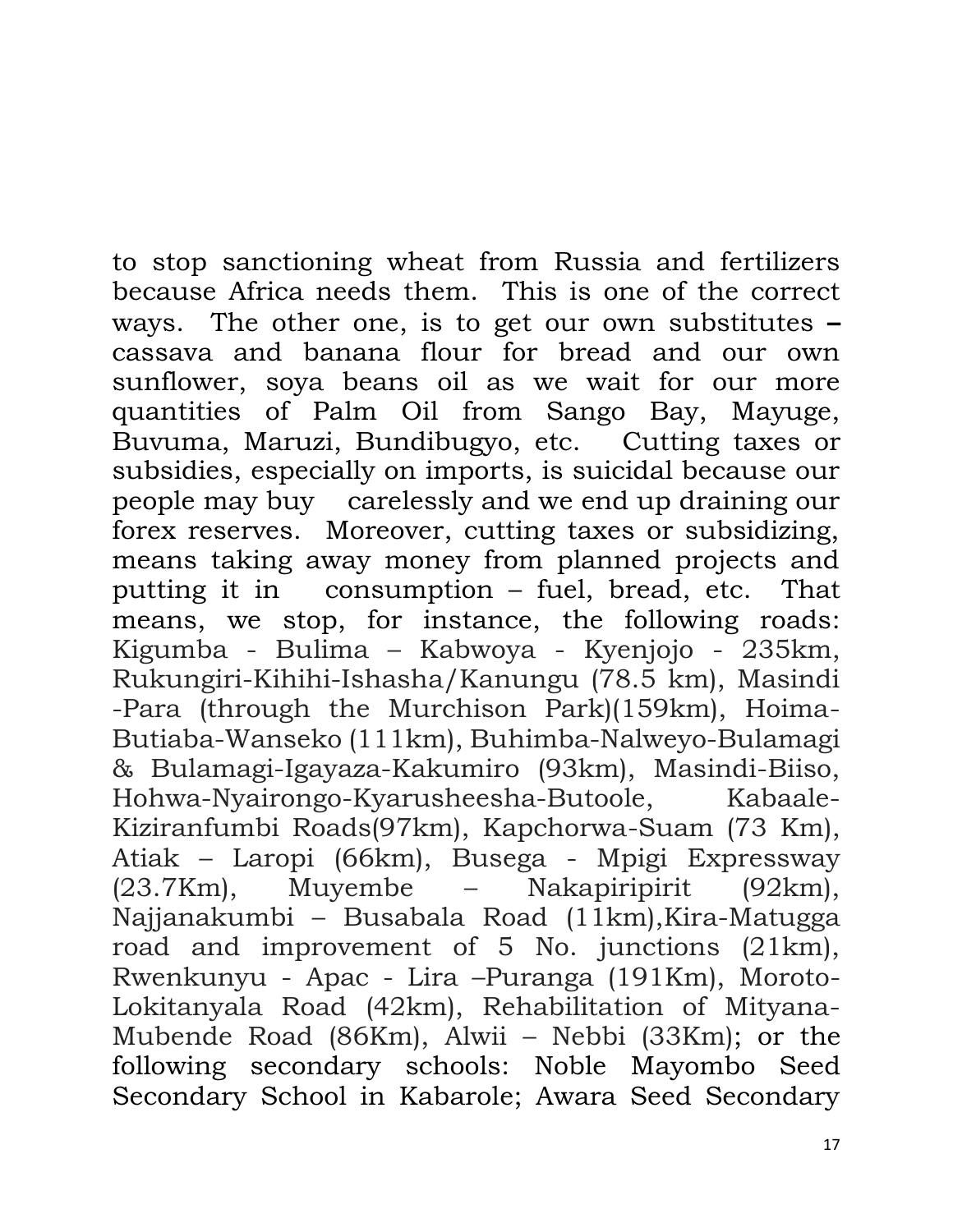School in Arua; Nairambe Seed Secondary School in Buvuma or Universities like Soroti University, Muni University; or cutting some money from PDM or *Emyooga – meaning,* money taken away from production to consumption, on account of a temporary problem. Let us maintain our momentum of development; the high commodity prices will be solved in other ways, some of them outlined above.

In foreign affairs, Uganda abstained in the votes in the UN on the issue of Ukraine. You must have heard the arguments of the two sides. We have communicated our views, confidentially, to the two sides – the Western Bloc and Russia. At some stage, we shall give our view publicly.

On the issue of security within the Great Lakes Region, in Regional Conferences like the one we had in Nairobi some weeks ago, we share our history with the African brothers and sisters. Some of the problems never get solved on account of mixing up three issues: armed conflicts for just causes, armed conflicts for reactionary aims and the use of terrorist methods whatever the nature of the conflict – just or unjust. The tendency, which is not correct, is to bunch up all conflicting parties as "negative forces". Uganda is a good laboratory for all manner of conflicts. We have the just wars like the ones waged between 1971 and 1986, by the different fighting groups, against the regimes of Amin, Obote II and Okello.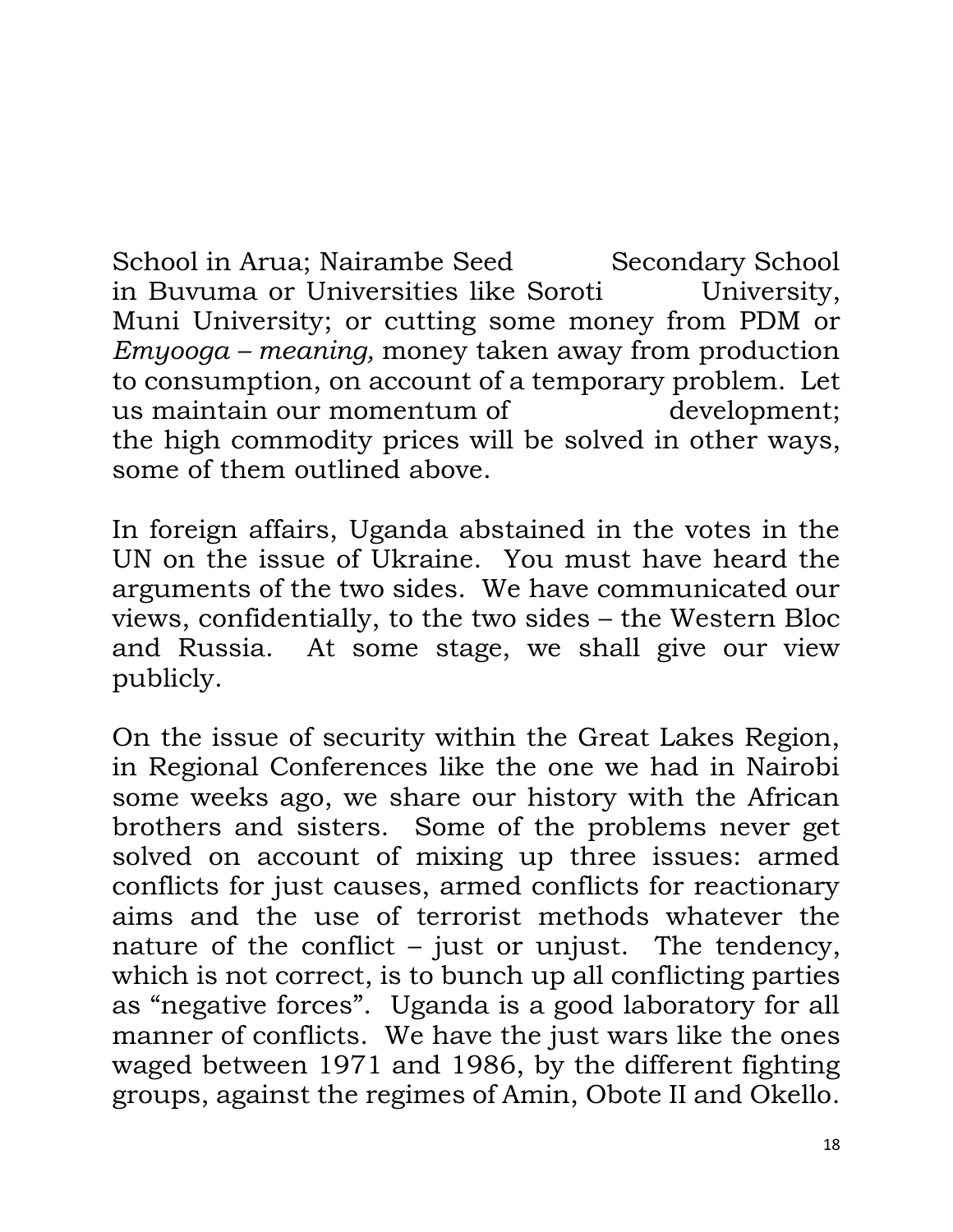Why just? It is because the fight was about the freedom to vote by secret ballot, for all adults above the age of 18, at regular intervals; the struggle against extra – judicial killings; the struggle against sectarianism that was enforced by arms; etc. The last elections were in April, 1962 and we never had any other elections until the 10th of December, 1980 and, even those were contested from the beginning of the process, to the end. We tried to talk to the groups that thought that they had the upper hand to no avail and, worse still, they would kill anybody with a different opinion (Kiwanuka, Bataringaya, Latim, Oryema, Kasura, Sebugwawo, Luttamaguzi, Nkangirwa, etc., etc.). We, therefore, had no alternative, but to fight. That is why between 1966 and 1986, Uganda was among the top four refugees – generating countries in the World at that time. At one time, Uganda had 500,000 refugees – almost the whole population of West Nile - in exile in Congo and South Sudan. While I do not want to talk about other African Countries, I am sure that I can safely cite at least, two examples: the struggle by the SPLM of Sudan against the Arab-Islamic chauvinist regime of Khartoum which was insisting that the very dark Dinkas, Shilluks, Nuers etc., of South Sudan, were Arabs and had to live under sharia law. How do you resolve that madness? How about the Whites in South Africa who said that the indigenous Africans could not have voting rights in the country of their ancestry? The answer was a just war in each of the above situations. You, then, have unjust wars of either aggression or of a reactionary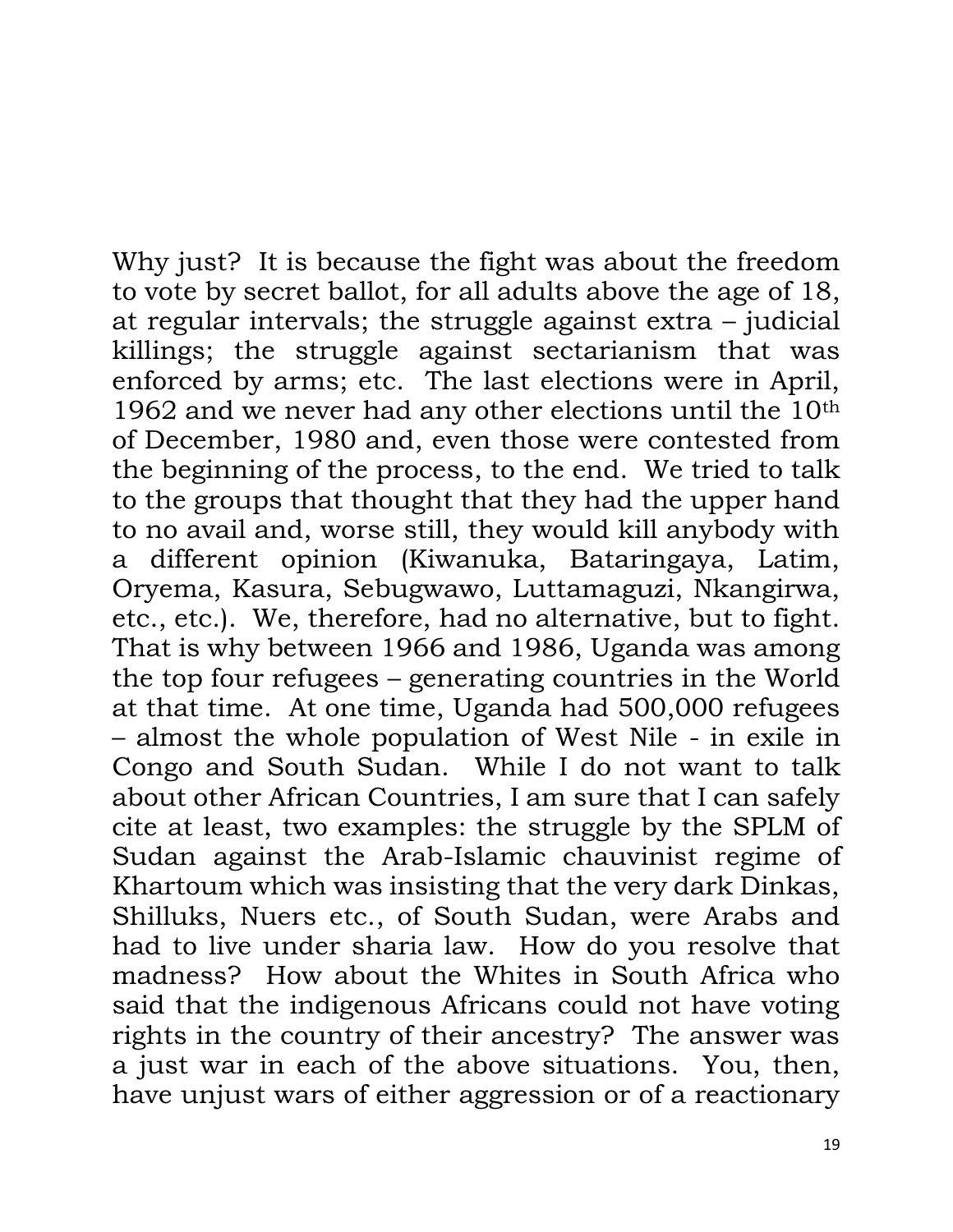nature – non – progressive. Take the colonial wars of conquest. Why were the colonialists conquering other countries? What rights did they have to do so? Then you come to ADF, Kony, Lakwena, etc. ADF said that they wanted to make Uganda, Islamic by force. Kony wanted to rule us by some commandments that were to be given by the Holy Spirit. Lakwena wanted "Government *megwa*" (our Government), by which she meant the Acholi tribal Government over the whole of Uganda. These were aims, all right; but they were wrong aims, oppressive aims, negative, unprogressive aims. They were, therefore, reactionary (*kupinga maendeleo)*  aims and, hence, the wars fought in their implementation were unjust wars, just like the wars of colonial conquest.

Having talked about just and unjust wars, we also clarify the issue of terrorism. It is wrong to say that every armed group, is a terrorist group whether they are fighting a just or unjust war. Take Lakwena, for instance. Although she was fighting an unjust war of Acholi sectarianism, she was definitely not a terrorist because she was not using terrorist methods. Terrorist methods, mean using violence indiscriminately such as attacking non-combatants, killing prisoners of war or torturing them. Lakwena was confused, using the witchcraft of smearing her fighters with the Oil of Moya tree (Shea butter tree) and telling them that they were immune to bullets, but she was not a terrorist, because she was not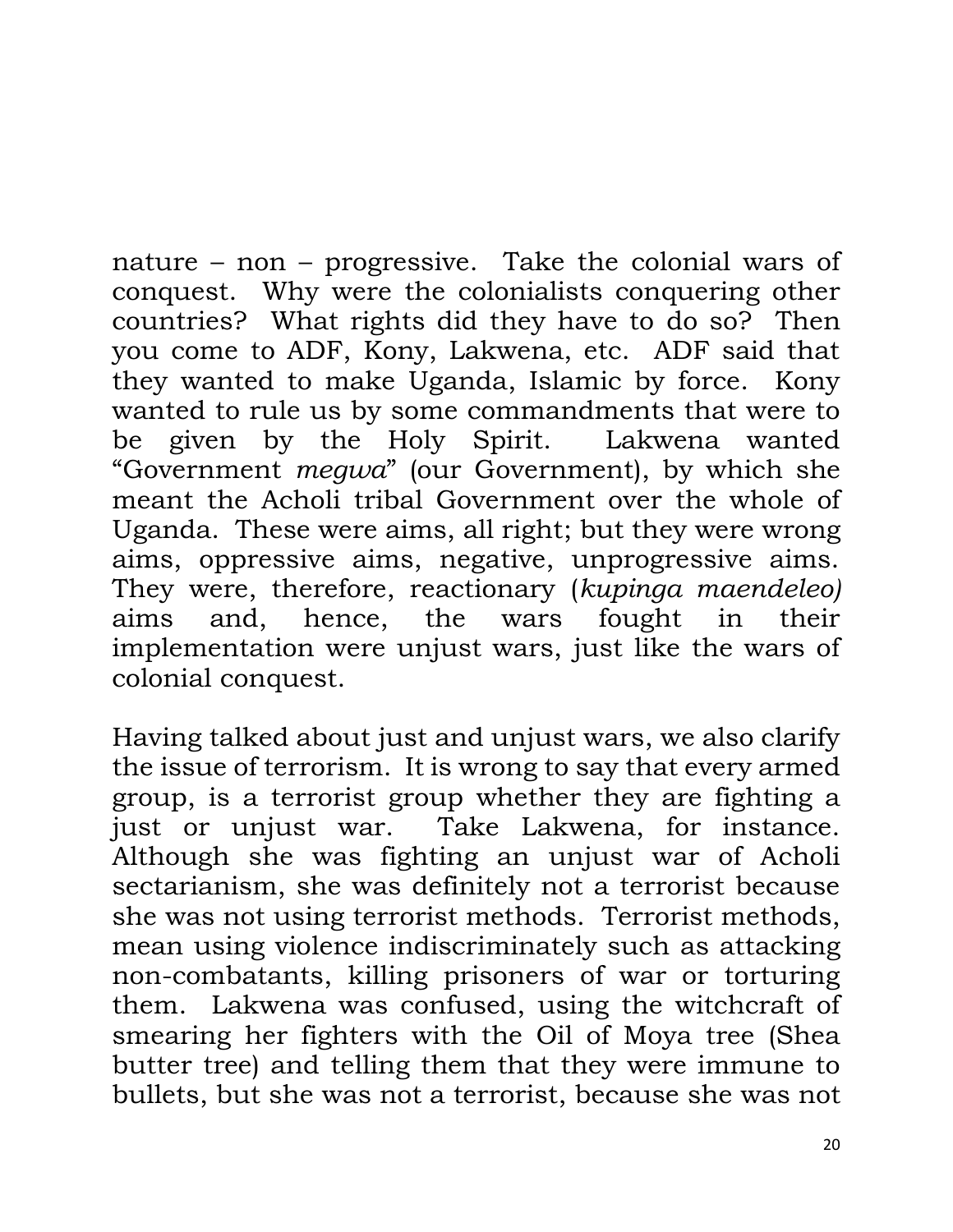targeting non-combatants, she was not killing prisoners of war (that is how Major Byensi survived) etc. Kony and ADF were, on the other hand, fighting both an unjust war but also a terrorist one. Why? It is because they were targeting non-combatants, killing prisoners of war etc. (the Atiak massacre, the Barlonyo massacre, the Kichwamba burning of 8 students in the dormitory, the Kiburara Seminary massacre, the abductions of young people to force them to fight for them, the abduction of sex slaves etc.). It is those acts that make a fighter a terrorist. Even if you are fighting for a just cause, if you target non – combatants, use forced recruitment other than conscription by the state, kill prisoners of war, take sex slaves etc., you become a terrorist. Therefore, in the whole of the Great Lakes area, the concerned groups should be audited as to whether they are fighting for a just cause or not and as to whether they are using terrorist methods or not. What is, then, the correct method of resolving such armed conflicts? What is our experience? Our experience and even other good experiences, show that combining both political and military methods, is the correct way. Especially for the non-terrorist armed groups, even when they are fighting for an unjust cause (sectarianism etc.), priority should be given to dialogue, leading to a political solution. Even for the terrorist groups, if they accept dialogue, it should be tried. It is through dialogue combined with military efforts that we reached solutions with Angello Okello, Bamuze, Musa Echweru, Benz, UFM, FEDEMO, etc.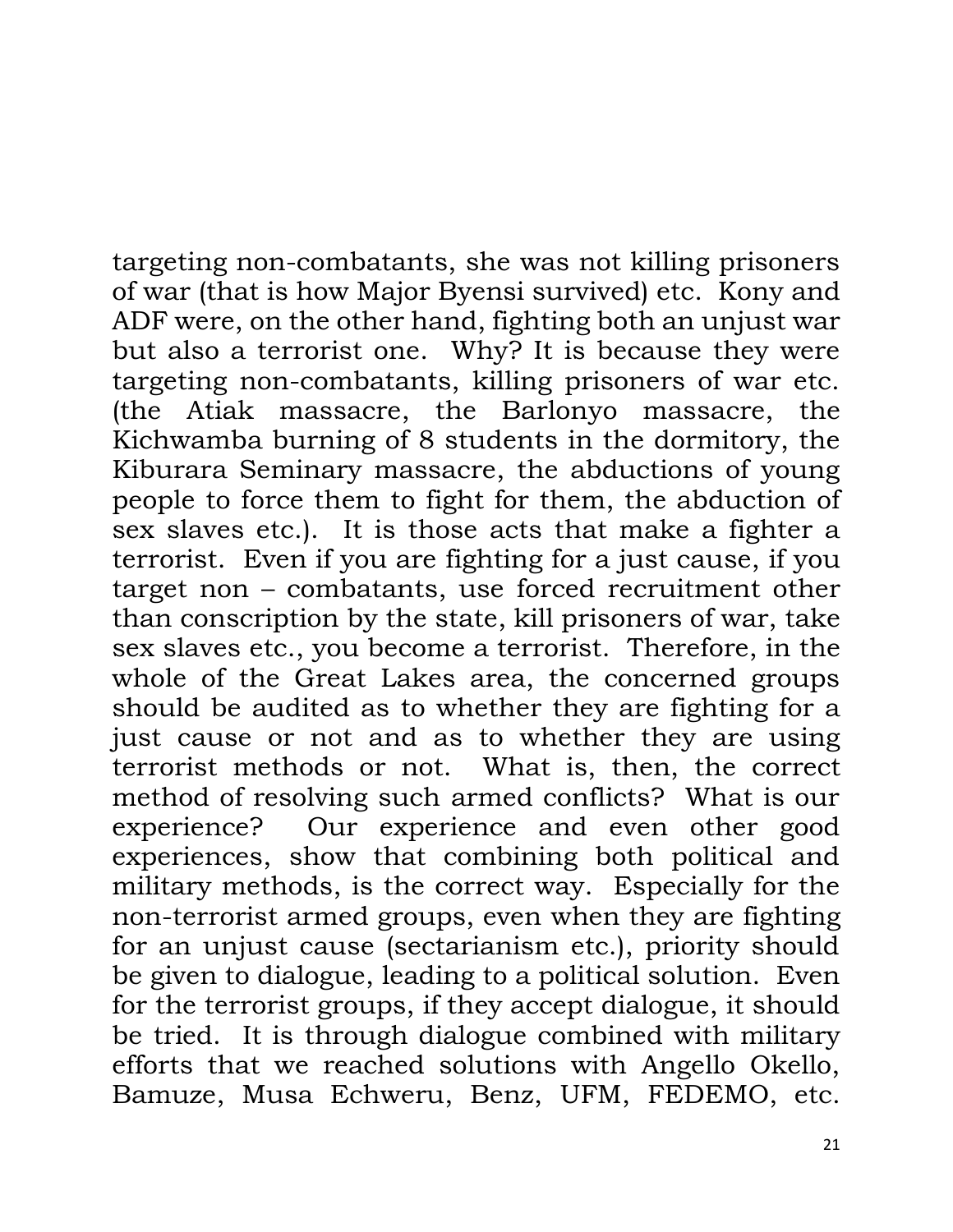Using force is like using surgery in medicine. Surgery is used as a method of last resort when less violent methods to the body can no longer work. Even, then, it should be used in a very restricted way, affecting only the sick part, not the rest of the body. East Africa under our current Chairman, H.E. Kenyatta, can resolve all these security challenges using appropriate actions – political methods where feasible and force where necessary. Uganda is ready and able to contribute. Congo and Uganda, since November, 30th, 2021, crushed the ADF in Eastern Congo. ADF cannot operate in large groups anymore in the three sectors of: Sector 2 - Ituri, Sector 1 and 2 - North Kivu. The ADF survivors have either gone into hiding or have fled beyond limit of exploitation. However, in small groups, I am told, the ADF is still sneaking back into sector - Mambasa territory and killing some unguarded villagers. There are easy solutions to such a problem that we used to deal with those small groups attacking the soft targets of unguarded *wanainchi.* We are discussing all this with the Government of Congo.

Within Uganda, we have strengthened security on the whole, including Karamoja and the surrounding districts. We have trained tens of thousands of LDUs that I passed out at Kaweweta, Labwordwong, Olilim, etc., recently and many of them have been absorbed into the divisions to boost manpower. As I have said repeatedly, the cattle – rustlers will soon lose appetite for

22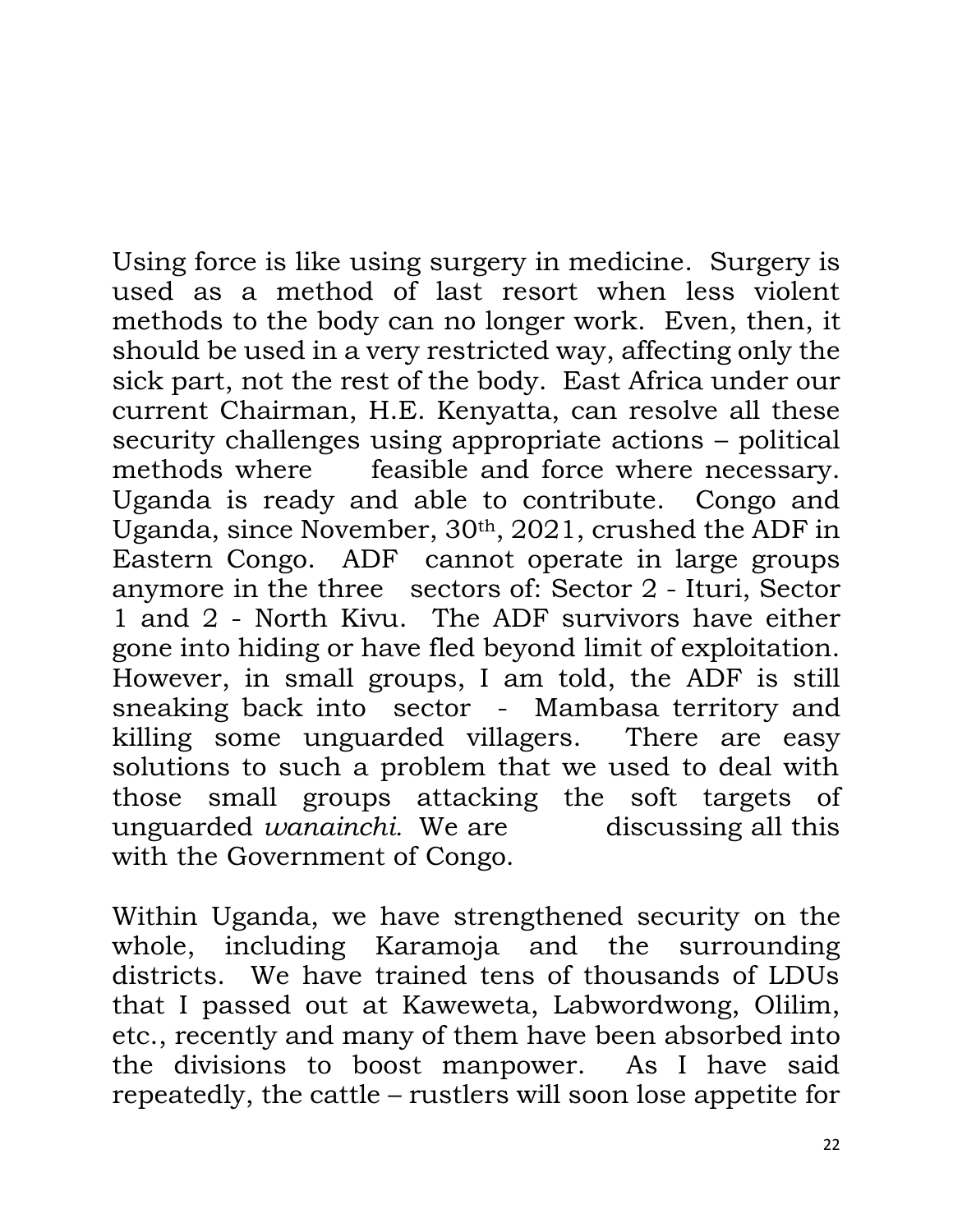the gun. However, the cattle rustlers and the other terrorists should be condemned and they should also condemn themselves because of *okwetera endobo, bekuba – endobo* (hurting one's shin as you play football). In 1991, we reduced the manpower of the Army from 100,000 to 40,000 to save money by having less infantry so that we can buy better equipment on account of the situation in the Region at that time that had the potential for possible interstate conflicts. You could not fight such conflicts with just infantry (Soldiers just walking on foot). Even counter-insurgency needed some capacity of combined arms. That is how we were able to build the strategic elements of our Defence forces such as Air force, Artillery, tanks, Reconnaissance, etc. That is how we were able to achieve victories and cope with the dangerous security situations in the Region. Having smaller numbers and more equipment was a smart way of building a modern Army able to defend the borders of the country against external serious threats. The modern equipment alone, however, will not handle indisciplined elements, walking on foot, stealing cattle, killing people, raping women, etc. On account of the activities of those confused people, we are now forced to build up the manpower of the Armed Forces, far above the figure of 1991. That means a bigger wage bill, feeding, health, education for the children of the soldiers, accommodation, etc. This is the money we should be spending in Karamoja and other areas on the roads, the schools, the health centres, the PDM, the *emyooga.*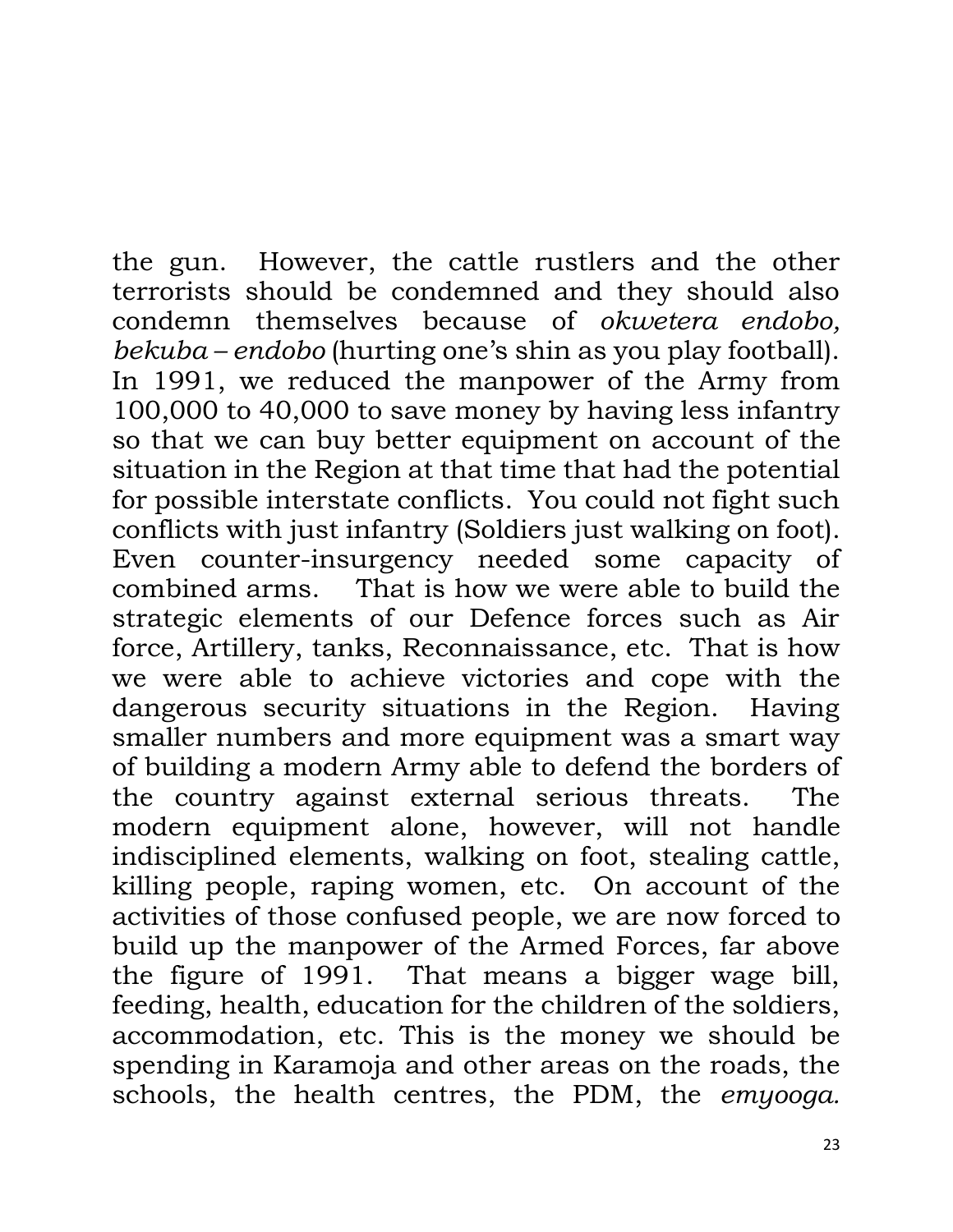Indeed, the Karimajong have seen the tarmac road from Soroti to Moroto, from Moroto to Nakapiripirit; the electricity from Opuyo-Moroto, from Moroto to Kotido-Kaabong-Abim; they have seen the schools; they have seen the health centres; etc. It is Government money that has been doing all that. Nevertheless, we are now diverted by our indisciplined cattle rustlers to spend money on more soldiers (infantry). To fight what war and against whom? To fight a war of ignorance and fight against our expanded prosperity. All understanding people, should denounce this sabotage.

With what I have said above, Uganda is on the right path and has been for the last 36 years. We only need to be mindful of three points: the environment, corruption and chauvinism in business. You have seen what can happen to countries when they cannot produce their own food. There is no problem Uganda cannot solve, as I have stated above, as long as we are able to produce most or all of our food. To do this, you need soil and, above all, fresh water. This means environmental protection **–** protecting the wetlands – all of them, the river banks, the lake shores and the forests and also planting trees even in inhabited areas. I have warned all sub-county and *miruka* chiefs, as well as CAOs, not to forget the environmental officers, GISOs and DISOs, manning areas where I will discover encroachment on wetlands, will be sacked and, if legally possible, also criminally prosecuted. This is for all areas of Uganda except some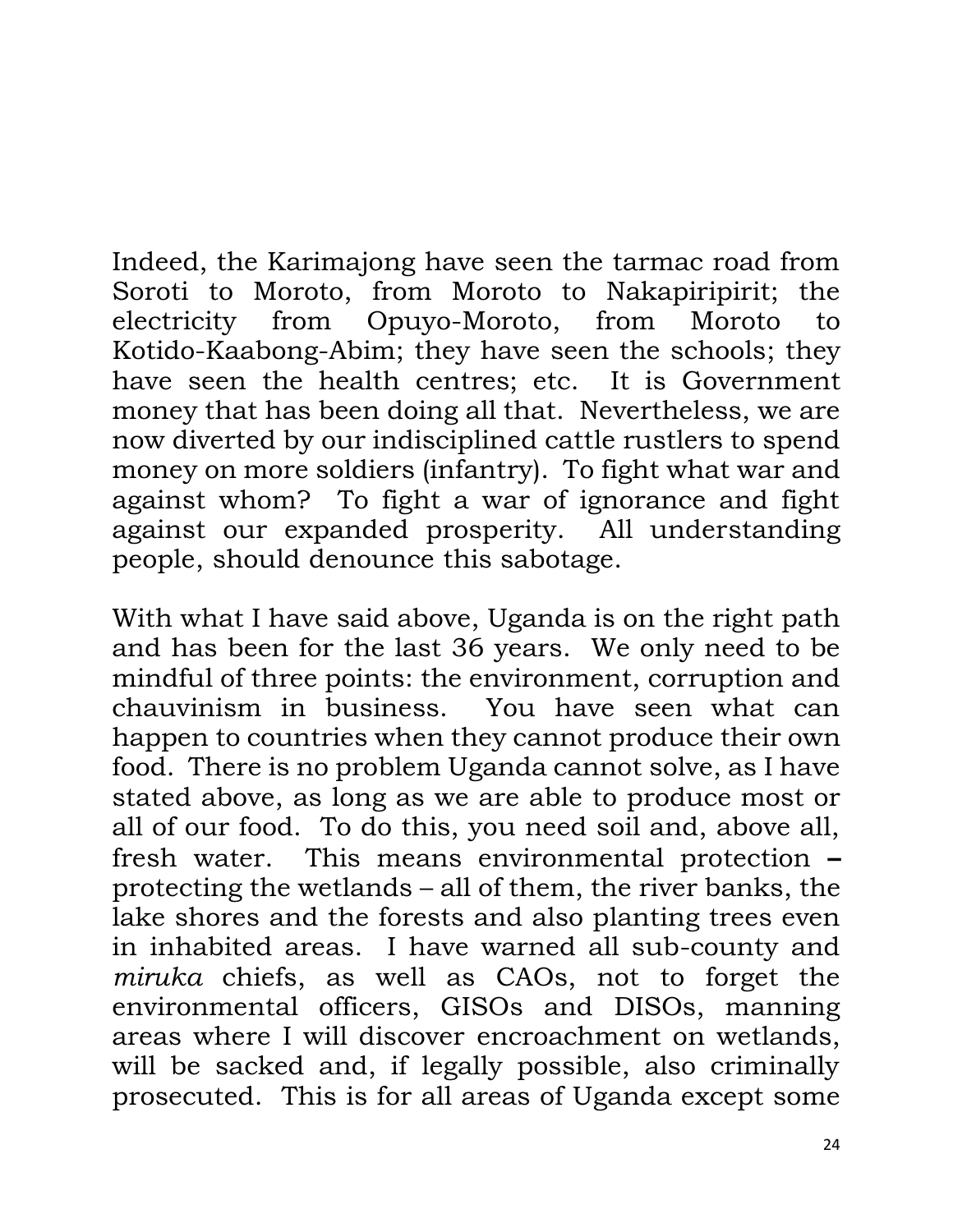areas of Busoga, Bukedi and Kigyezi where, historically, there was misguided Government encouragement of people going into wetlands to grow swamp rice and start dairy farms. Those areas of historical mistakes, will also be recovered by working with the stakeholders to shift to fish farming in the periphery of those wetlands, which activity is much more profitable, so as to allow the wetland regenerate. All the others must unconditionally leave the wetlands because nobody took them there and many of these are recent, which means they are doing it in deliberate defiance of plans to save their country. The swamp of Buseemba, between Kirolo and Kalasa, was the river crossing where machine-gunner Mondo Tumuhairwe used to do a lot of damage to the UNLA. There was not a single encroacher at that time. It is now invaded and so is Mayanja-Wenkalwe, Wabikokoma, etc. When I flew to Kiwoko, recently, I saw the swamps that feed into Mayanja, Makyebebe, Kizzikibi, etc., being encroached on. This is my last warning to the Local authorities all over Uganda. Damage to our Local water bodies affects 40% of our rainfall. How can we tolerate that? This is a danger to our very own existence. The global mistake – makers are endangering the globe and humanity with the greenhouse gases. Humanity will struggle against them. Why should we reinforce their mistakes with ours?

Another danger to our rapid social-economic transformation is the corruption of political actors and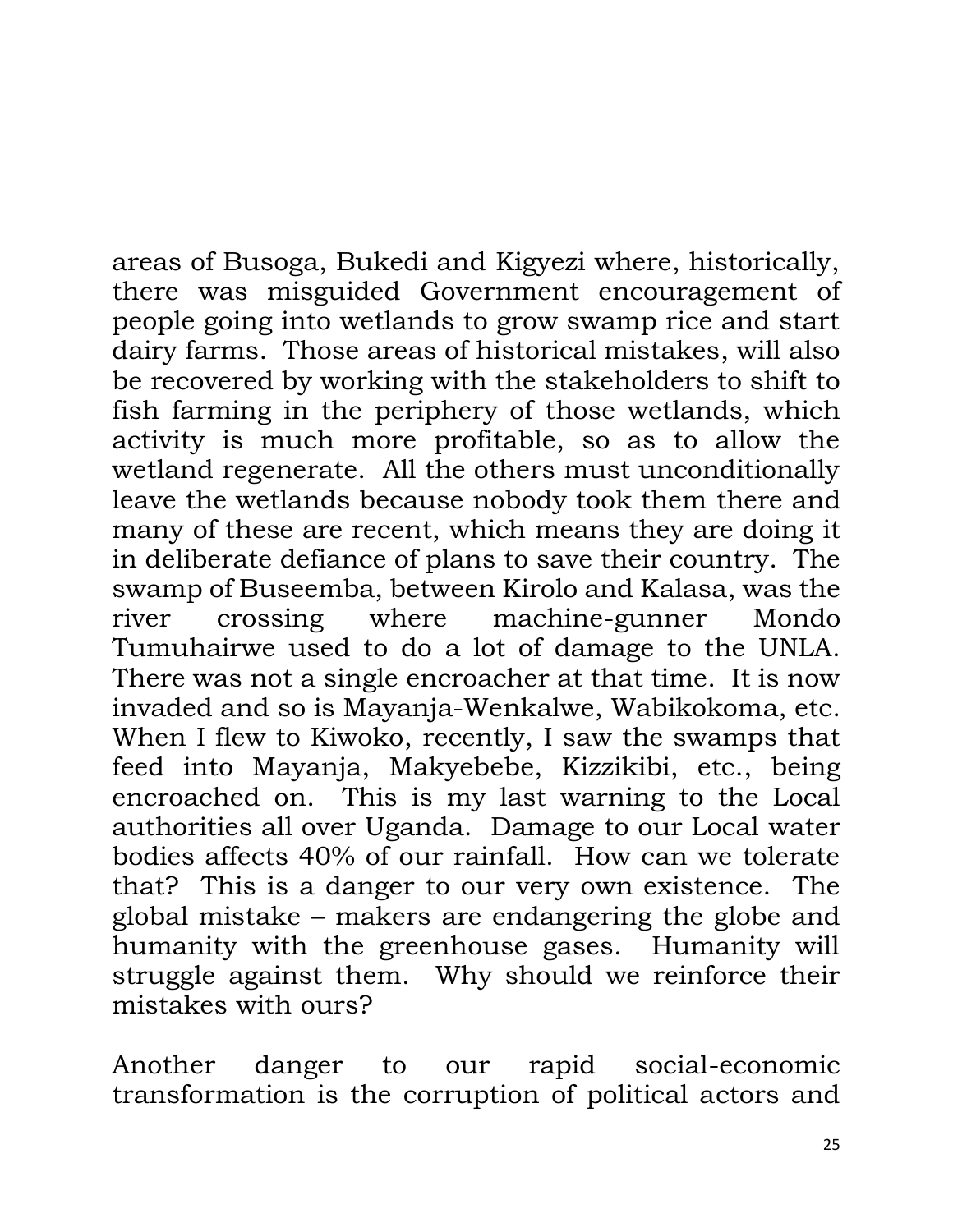Public servants who do not only steal government money, thereby denying the population the services that money would have provided, but they also parasite on our business people. Business people and investors, do not feel beholden to these parasites. Expose both their requests for bribes and their schemes for frustrating those that do not pay bribes. Action will be taken for the benefit of the business atmosphere in the country.

Finally, on the strategic issues, I must point out the mistake of those who proclaim what they call "indigenous" business people as being more useful to the country than the "foreigners". Some people even talk of: Factory y'Omuyindi" – an "Indian's factory". There are no Indian or Chinese factories etc. in Uganda. Indian and Chinese factories are in India and China respectively. Economics, helped us to understand this problem long ago by providing for us a measurement of the size of the economy with two measurements: GDP and GNP (Gross Domestic Product and Gross National Product). GDP refers to the value of all production of goods and services on our territory whether by our citizens or not. GNP is measurement of the value of the production of goods and services by our citizens whether on our territory or elsewhere. Economies that do not discriminate among wealth creators, prosper. The German Jew, by the names of J. Robert Oppenheimer, who was discriminated by the NAZI in Germany, is the one that helped the USA to develop a nuclear bomb. The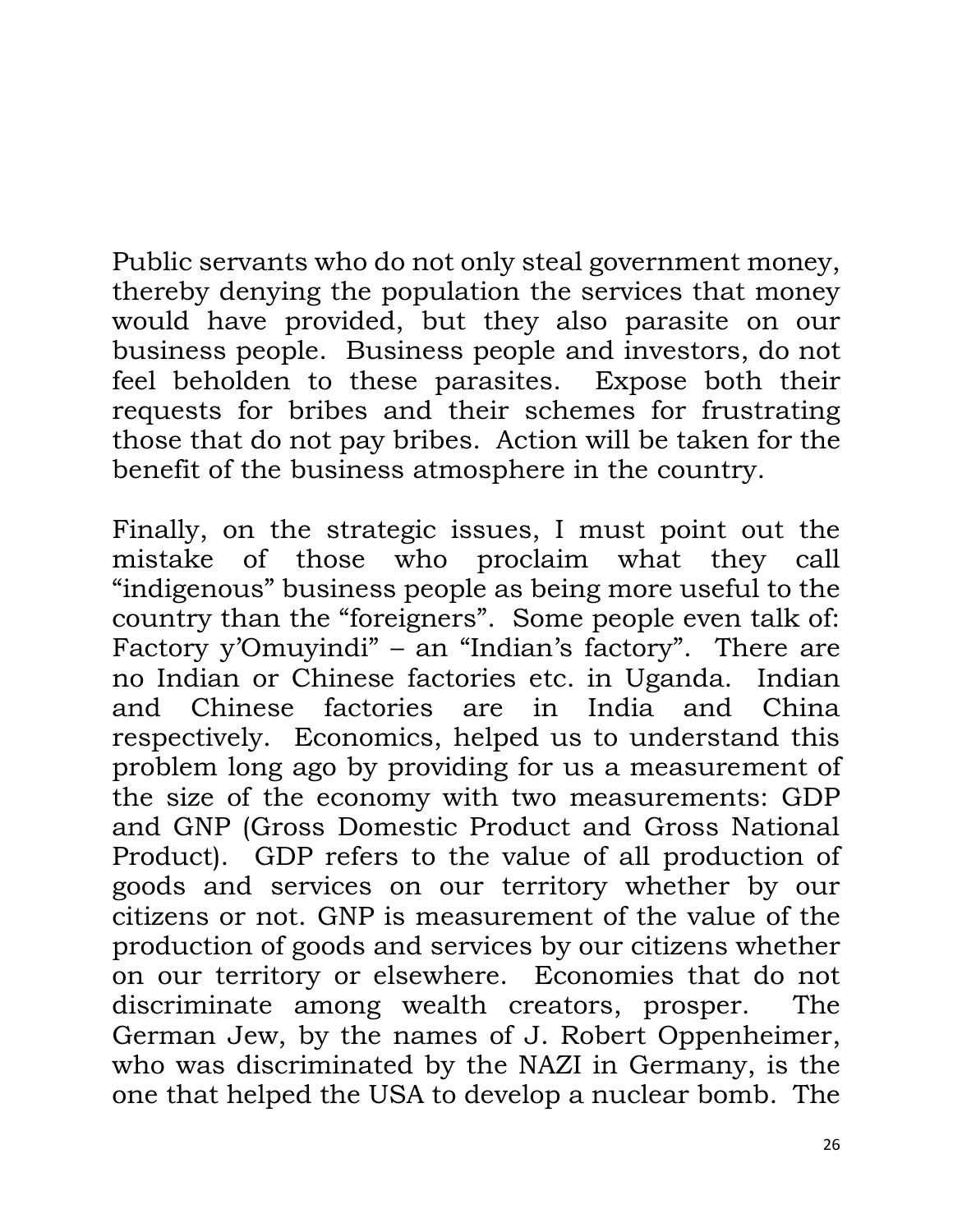people that should be discriminated are the unrepentant comprador bourgeoisie (the commission agents, the importers of foreign consumer goods that could be made here, the exporters of our unprocessed raw materials at 10% of their eventual value as final products). A foreign manufacturer of goods based in Uganda is more useful to the country than an importer of foreign consumer goods that can be made here who is a citizen of Uganda. However, patriotic importers, do not import perennially (endlessly). I was told that Dangote used to import cement, but graduated and became a cement manufacturer, not only in Nigeria, but in many parts of Africa. I was also told that in 1931, Samsung was importing textiles in South Korea. He graduated from that and became the big producer of electronic gadgets (computers, etc.). Let us stop "*okutaha amaizi n'ebyondo",* "mixing water with mud", by calling bad, "good" and good "bad". Such countries stagnate. China developed because of the clear vision of Mao Tse Tung and Deng Hsiao Ping. Mao Tse Tung helped China by pointing out the positive alliance of the four classes: National bourgeoisie, Peasants, Proletariat and patriotic petty bourgeoisie against the parasitic comprador (agent) bourgeoisie that were working as foreign agents for other people's interests.

Therefore, let all the NRM MPs and other positive elements, rally around the patriotic programme of the NRM that has transformed Uganda from the failed state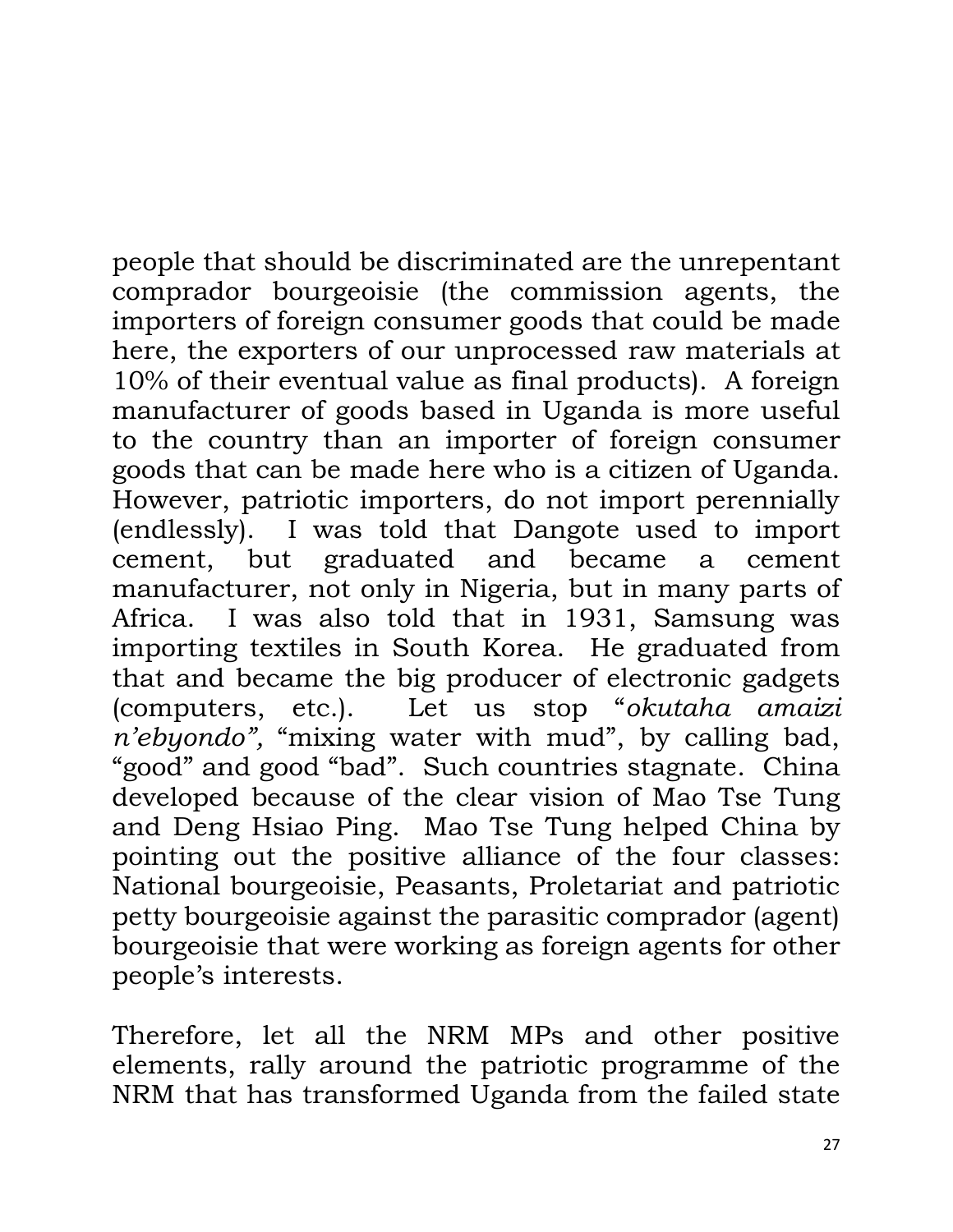of 1986, with the economy expanding in size 30 times plus in 30 years, in spite of the endless betrayals by certain elements. Those who cause frictions among the NRM fraternity, should be carefully examined. Why can't you discuss any matter in non-antagonistic ways. Antagonistic ways only work for the enemy.

The bulk of the 11th Parliament have been acting positively. I congratulate everybody, especially the Speaker and the Deputy Speaker. I also congratulate the Vice President and the Rt. Hon. Prime Minister, the latter being leader of government business in Parliament. On account of this positiveness, parliament has passed the following legislations in the last 12 months:

|     | <b>Title</b>                                                           |
|-----|------------------------------------------------------------------------|
| 1.  | The Administration of Parliament (Amendment) Bill, 2021                |
| 2.  | The National Social Security Fund (Amendment) Bill, 2021               |
| 3.  | The East African Crude Oil Pipeline (EACOP) (Special Provisions) Bill, |
|     | 2021                                                                   |
| 4.  | The Income Tax (Amendment) (No.2) Bill, 2021                           |
| 5.  | The Public Finance Management (Amendment) Bill, 2021                   |
| 6.  | The Landlord and Tenant Bill, 2021                                     |
| 7.  | The Succession (Amendment) Bill, 2021                                  |
| 8.  | The Mining and Minerals Bill, 2021                                     |
| 9.  | The Electricity (Amendment) Bill, 2022                                 |
| 10. | The Physical Planners' Registration Bill, 2021                         |
| 11. | The Fisheries and Aquaculture Bill, 2021                               |
| 12. | The Markets Bill, 2021                                                 |
| 13. | The Supplementary Appropriation (No.2) Bill, 2021                      |
| 14. | The Supplementary Appropriation (No.3) Bill, 2021                      |
| 15. | The Supplementary Appropriation (No.4) Bill, 2021                      |
| 16. | The Excise Duty (Amendment) Bill, 2022                                 |
| 17. | The Value Added Tax (Amendment) Bill, 2022                             |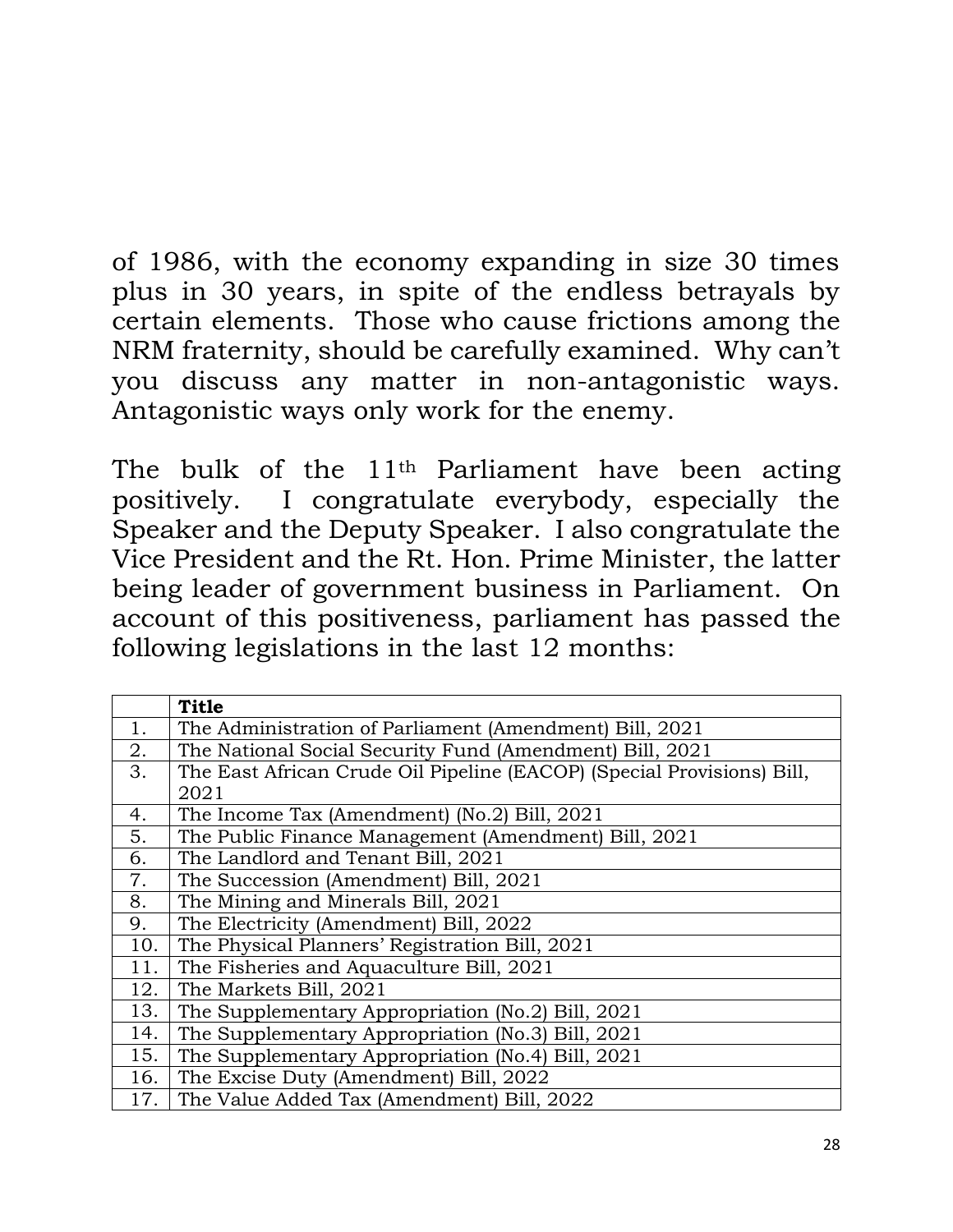| 18.1 | The Tax Procedures Code (Amendment) Bill, 2022         |
|------|--------------------------------------------------------|
|      | 19. The Income Tax (Amendment) Bill, 2022              |
|      | 20. The Stamp Duty (Amendment) Bill, 2022              |
|      | 21. The Tax Appeals Tribunal (Amendment) Bill, 2022    |
|      | 22. The Traffic and Road Safety (Amendment) Bill, 2022 |
|      | 23. The Appropriation Bill, 2022                       |

Some of these are very strategic for further growth of the economy. These include: the Law on the East African Oil Pipeline known as The East African Crude Oil Pipeline (EACOP) (Special Provisions) Bill, 2021 and the one that allows Industrial parks to get power direct from generation, bypassing UMEME. I thank and congratulate everybody that was involved.

In the coming year, the government will bring the following bills for legislation:

|     | <b>Title</b>                                                 |
|-----|--------------------------------------------------------------|
| 1.  | The Uganda Peoples' Defence Forces Act (Amendment) Bill 2022 |
| 2.  | The Social Impact Assessment and Accountability Bill         |
| 3.  | The Uganda National Kiswahili Council Bill                   |
| 4.  | The Employment(Amendment) Bill                               |
| 5.  | The Occupational Safety and Health (Amendment) Bill          |
| 6.  | The Workers Compensation(Amendment) Bill                     |
| 7.  | Labour Unions (Amendment) Bill                               |
| 8.  | The Culture and Creative Bill                                |
| 9.  | The Veterinary Practitioners Bill                            |
| 10. | Animal Diseases Amendment Bill                               |
| 11. | The Companies (Amendment) Bill, 2022.                        |
| 12. | The Insolvency (Amendment) Bill, 2022.                       |
| 13. | The Law Revision (Miscellaneous Amendments) Bill, 2022.      |
| 14. | Energy Efficiency and Conservation Bill(EEC)                 |
| 15. | Amendment of Atomic Energy Act, 2008                         |
| 16. | Building Substances Bill, 2022                               |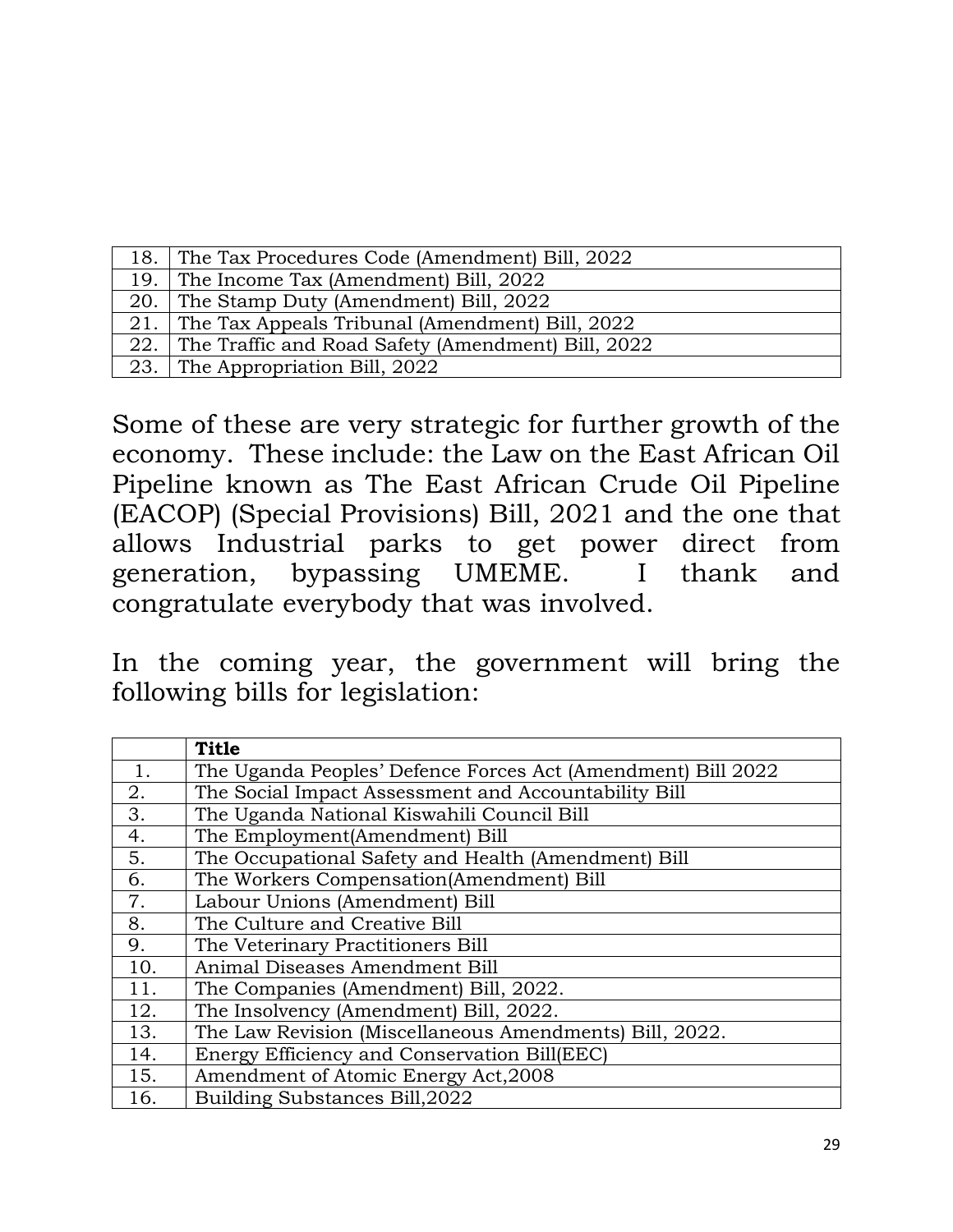| 17.               | The National Health Insurance Scheme Bill, 2019                  |
|-------------------|------------------------------------------------------------------|
| 18.               | The Food and Drug Authority Bill, 2017                           |
| 19.               | Health Professional Council's Authority Bill, 2016               |
| 20.               | The Museums and Monuments Bill 2022                              |
| 21.               | The Nakivubo War Memorial Stadium (Amendment) Bill.              |
| 22.               | Business Technical Vocational Education and Training (Amendment) |
|                   | Bill.                                                            |
| 23.               | The National Teachers' Bill.                                     |
| 24.               | The Physical Activity and Sports Bill                            |
| 25.               | The Local Government (Amendment) Bill                            |
| 26.               | The Uganda Communication(Amendment) Bill                         |
| 27.               | National Information Technology (Amendment)Bill                  |
| 28.               | Engineers Registration (Amendment) Bill.                         |
| 29.               | Uganda Railways Corporation (Amendment)Bill                      |
| 30.               | Land Acquisition Bill, 2022                                      |
| 31.               | Valuation Bill, 2022                                             |
| 32.               | Real Estates Bill, 2022                                          |
| 33.               | Land Act(Amendment) Bill, 2022                                   |
| $\overline{34}$ . | Anti-Terrorism (Amendment) Bill                                  |
| $\overline{35}$ . | Small Arms and Light Weapons Control Bill                        |
| 36.               | The Explosives Bill.                                             |
| $\overline{37}$ . | <b>Transitional Justice Bill</b>                                 |
| 38.               | Microfinance Deposit Taking Institutions(Amendment) Bill, 2020   |
| 39.               | Annual Macroeconomic and Fiscal Performance Report FY 2021/2022  |
| 40.               | National Budget Framework Paper for FY 2023/2024                 |
| 41.               | Semi - Annual Budget Performance Report FY 2022/2023.            |
| 42.               | Semi - Annual Macroeconomic and Fiscal Performance Report FY     |
|                   | 2022/2023                                                        |
| 43.               | Annual Budget Estimates FY 2023/2024                             |
| 44.               | The Appropriation Bill FY 2023/2024                              |
| 45.               | Treasury Memoranda FY 2023/2024                                  |
| 46.               | Corrigenda FY 2023/24                                            |
| 47.               | Income Tax (Amendment)Bill, 2023                                 |
| 48.               | Excise Duty(Amendment)Bill,2023                                  |
| 49.               | The Value Added Tax (Amendment) Bill, 2023                       |
| 50.               | The Stamps Duty (Amendment) Bill, 2023                           |
| 51.               | Traffic and Road Safety (Amendment)Bill, 2023                    |
| 52.               | Lotteries and Gaming(Amendment)Bill, 2023                        |
| 53.               | The Tax Procedures Code (Amendment) Bill 2023                    |
| 54.               | Tax Appeals Tribunal(Amendment)Bill,2023                         |